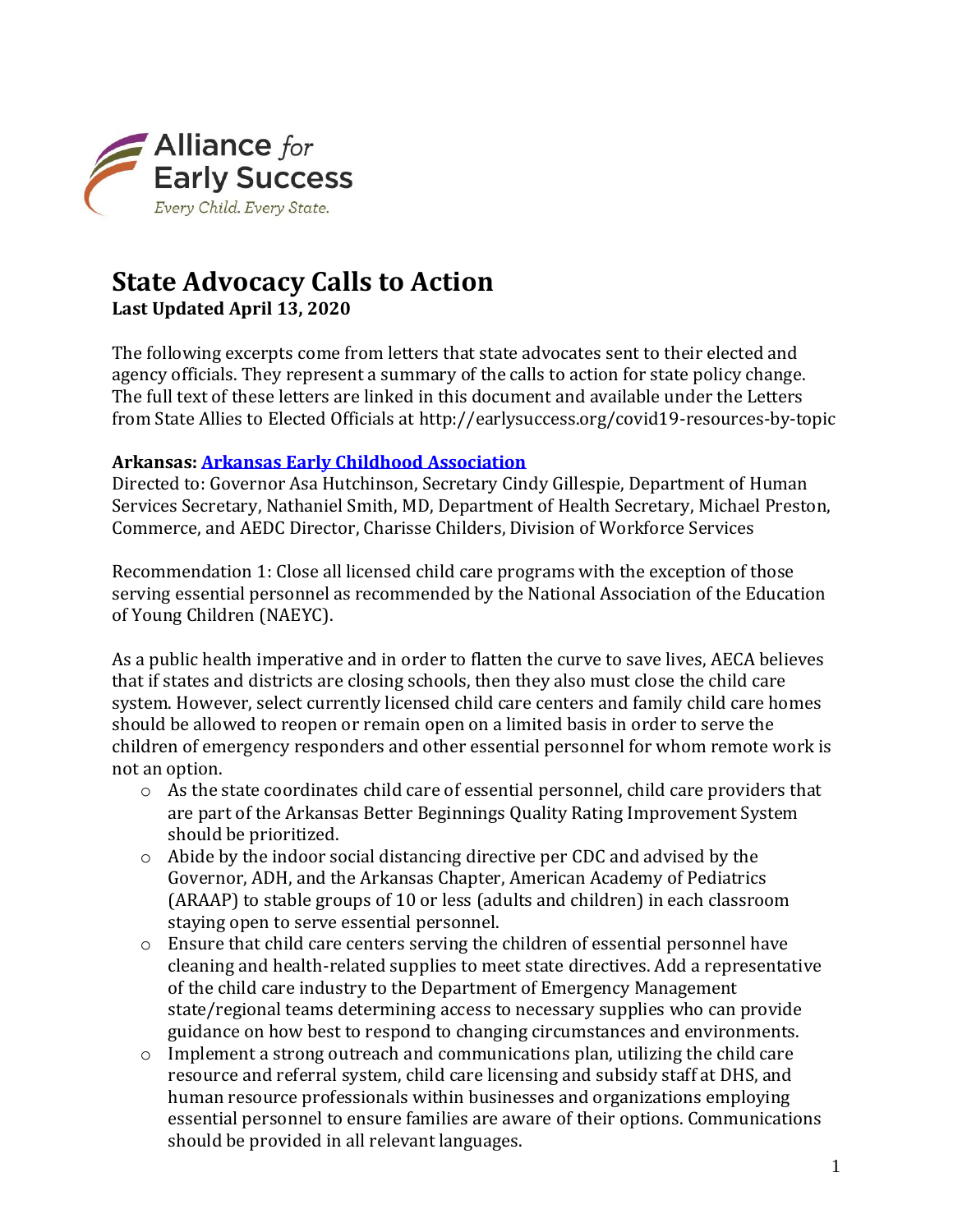Recommendation 2: Maintain the human, programmatic, and financial infrastructure of the child care sector so it can meet the needs of families when the pandemic is over.

As the state faces weeks or months of uncertainty, the strain being placed on our child care providers, who are already operating on razor-thin margins, could force many of them out of business permanently. Child care is not like the K-12 system, where building expenses are being covered and educators compensated regardless of the duration of the closure. If we are to have a child care sector that can support all other sectors after the health crisis has ended, child care must be treated as the invaluable component of the infrastructure that supports the entire Arkansas economy that it is.

- o Establish payment policies that will cover additional costs, such as meeting health and safety requirements as well as to meet classroom teacher to child ratios that are in line with maintaining stable groups of 10 or fewer people per the social distancing directive for indoor gatherings.
- o Deem child care workers essential personnel during the pandemic so their children can access child care.
- o Ensure all licensed child care centers and family child care homes are included in the state's eligibility definition so ALL employees and owners can access unemployment insurance, loans and grants provided through the CARES Act.

# **Colorado: [Coalition of Colorado Children's](http://earlysuccess.org/sites/default/files/RecommendedColoradoChildCarePolicyChangesinResponsetoCOVID19v4.pdf) Organizations and Funders**

Directed to: Governor Polis and State Agency Leaders

For all early care and education providers:

- 1. Deploy strategies to compensate both subsidy and non-subsidy child care providers for loss of income and compensate staff during closure, across all care settings, just as the state is doing for the K–12 education system. Include in these relief funds, resources to cover fixed costs and staff wages during closures to ensure enough workforce and facilities when the emergency ends. Strategies could include grants or the creation of a fund to help offset lost tuition during the crisis as well as allow providers to hold slots for the children who were enrolled prior to the COVID-19 pandemic without placing the financial burden on families. Make sure these direct grants are available to licensed child care providers (including home-based, centerbased, nonprofit, and for-profit) to help cover ongoing fixed costs (rents, utilities etc.), salaries and benefits for early childhood teachers and staff, the cost of providing paid sick and family leave, and the cost of lost business.
- o Ensure that all funding programs are designed to support providers including specific recognition of the challenges facing family child care providers who often operate as self-employed small businesses and out of their own homes. Ensure these providers are included in any comprehensive solution and are not unintentionally excluded from relief efforts by eligibility criteria that leave them ineligible.
- o As one example of supports for the provider community, North Carolina will:
	- Pay bonus payments to all full-time child care employees for April and May 2020.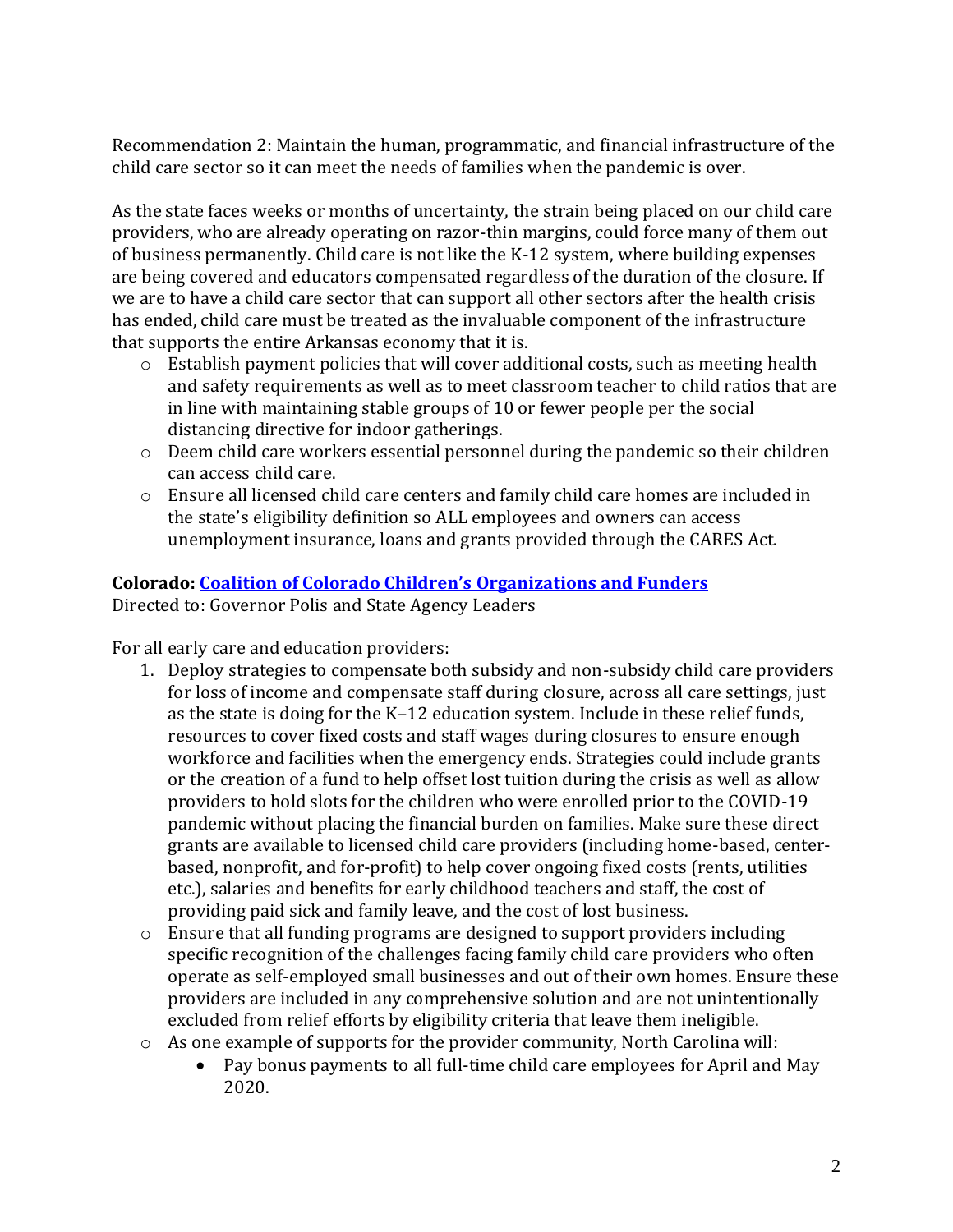- Pay providers \$300 per month for all teaching staff and \$200 per month for all nonteaching staff. Bonus payments are available for both child care centers and family child care homes.
- Child care programs must pay staff prorated amounts of the monthly bonus payment at regular employee pay periods.
- o Several states (IN, VT, TN, KS, MN, ND, and more) are setting up relief funds for providers and Colorado could do the same.

2. Ensure early care and education providers have access to a variety of benefits to support their viability throughout and after the crisis. These include:

- o Various cost relief efforts including mortgage forbearance, deferral of rents, and support for utilities and insurance for a minimum of three months and up to six months.
- o Small business relief and access to Unemployment Insurance, including for selfemployed and licensed family child care home providers.
- o Paid Family Leave and Paid Sick Leave programs
- o Small Business Loans
	- The state could create a new category for child care programs and/or prioritize any new Small Business Administration Disaster Grants and ensure that any grants would include eligibility for licensed child care providers (including home-based, center-based, non-profit, and for-profit). The state could also provide zero-interest or low-interest loans with access to capital to allow child care programs to cover the costs upfront to stay in business or start up again, with delayed schedules for paying the loan back until the program becomes reestablished. Any state level program designed to deliver small business loans should be forgivable if the business retains payroll levels, retains staff, and remains operational.
- o Identification and payment for substitute teachers, should educators or a family member fall ill.
- o Additional incentives should be in place that reward and support providers who agree to retain and continue to pay staff throughout the crisis.

3. Investing in teachers in early care and education settings. When the legislature reconvenes, funding Colorado's Early Childhood Educator Tax Credit (via HB 20-1043) will provide immediate financial support and incentives for educators to remain in the field and raise their credentials. Additional strategies that directly support the educators themselves and incentivize providers to retain and pay teachers will be vital to ensuring the workforce (which was already facing a crisis prior to this disruption) is supported in staying in the profession.

For providers participating in the Colorado Child Care Assistance Program: 1. Permanently shift the Colorado Child Care Assistance Program (CCCAP) to pay providers based on enrollment, not attendance. Attendance-based payment policies have never been a best practice in the child care subsidy program and the current crisis only further demonstrates the problems with the policy of paying based on attendance. During this time when parents are being encouraged to work from home, public health officials are discouraging large gatherings, and some K-12 schools are closing, attendance-based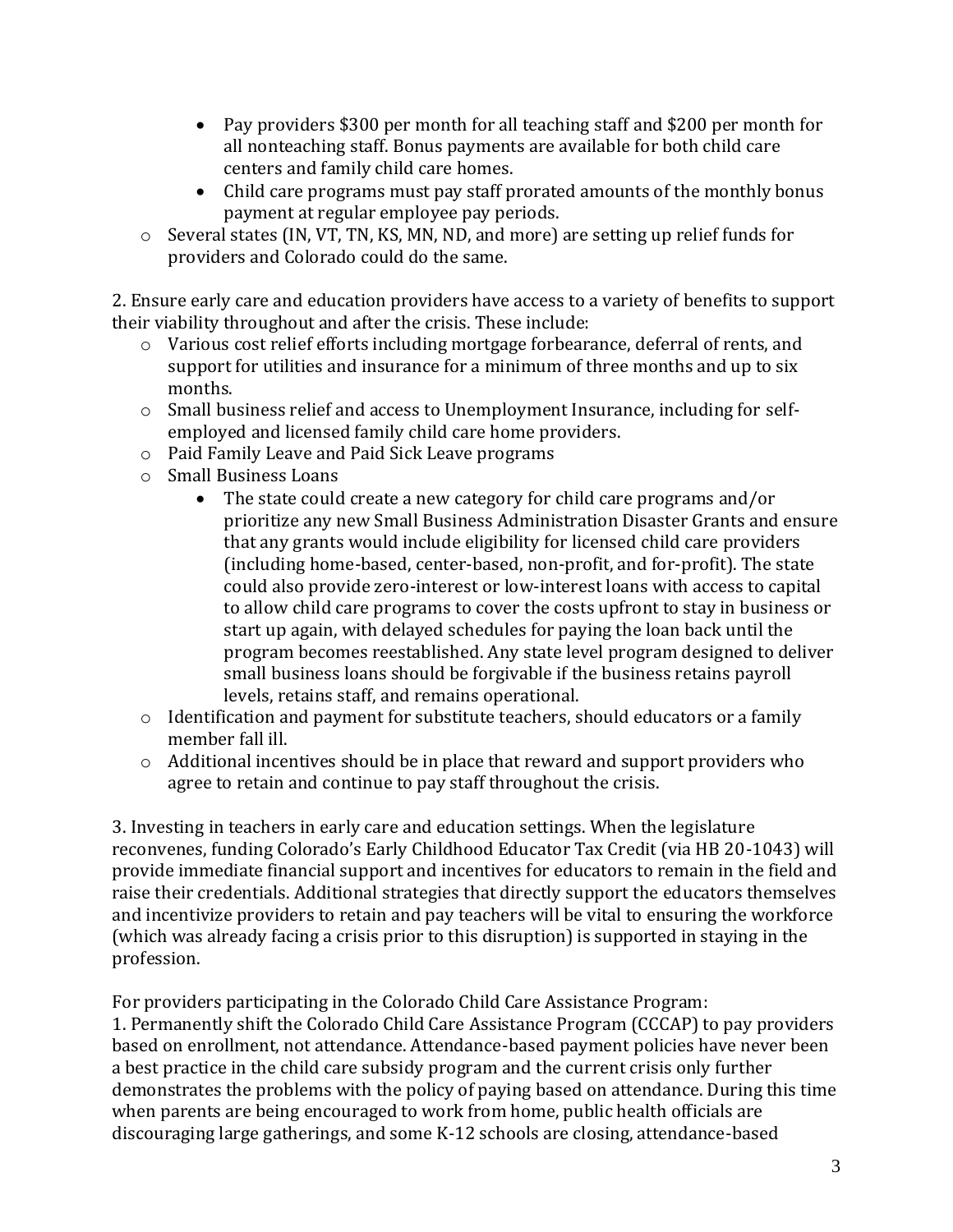policies do not make sense. In short, the most important shift that needs to happen today in the subsidy program is shifting payment to be based on enrollment and not attendance (or the functional equivalent which would be paying 31 absences per month if that is easier from a technology standpoint). While several counties have taken on this change individually, we support making this change happening statewide as the impact to the state of COVID-19 is growing to reach all corners and dramatically increase in the days and weeks ahead.

2. Waive copays for parents and pay them directly to providers to keep providers whole. Parents who receive subsidies are already identified as needing assistance to achieve selfsufficiency. But these same families are seeing significant disruptions to their livelihood. Using state and federal funds to cover copays will be vital to ensuring 1) parents can receive some financial relief during the crisis, 2) providers do not see an additional lost portion of revenue, and 3) parents will be able to access care when the crisis recedes. The state should cover the cost of those copays since we do not want to see providers see a loss in revenue from parent copayments in the subsidy program.

3. Institute flexibility in eligible activity timelines for parents of children in the child care subsidy program. Consider any parent's pause in an eligible activity, such as work or education, related to COVID-19 to be treated as temporary, even if it extends beyond the current time limits that require reporting during the crisis and that could jeopardize access to a subsidy. Ensure that these temporary changes in parents' work, education, or training status does not affect a child's ongoing eligibility for child care services as the parents try to return to work once physical distancing requirements are loosened. The state should also suspend any redetermination of a family's eligibility until the crisis has subsided.

Supporting providers responding to the emergency:

1. Responding to requests from providers who remain open throughout the emergency to respond to the needs of our essential workforce. Programs that remain open to serve those responding to the emergency should be supported with resources to keep environments safe and healthy, and support for the staff to access health care should any issues arise. Providers will need access to mental health supports to help them manage their stress and anxiety throughout and immediately after the pandemic, as well as to help address concerns and trauma experienced by the children and families they serve. Early Childhood Councils and other intermediary organizations provide some of the vital connection to these supports at the local level and may need additional investment to sustain their engagement.

2. Ensure the health and safety of children as demand for care increases throughout the crisis. Any emergency child care that is created, expanded, or repurposed to meet the needs of children and families responding to the crisis must continue to protect the health and safety of children. Furthermore, for those providing care, there need to be additional commitments to the environmental safety and thoughtful policies to support hygiene, social distancing, and other strategies that support the health and well-being of children.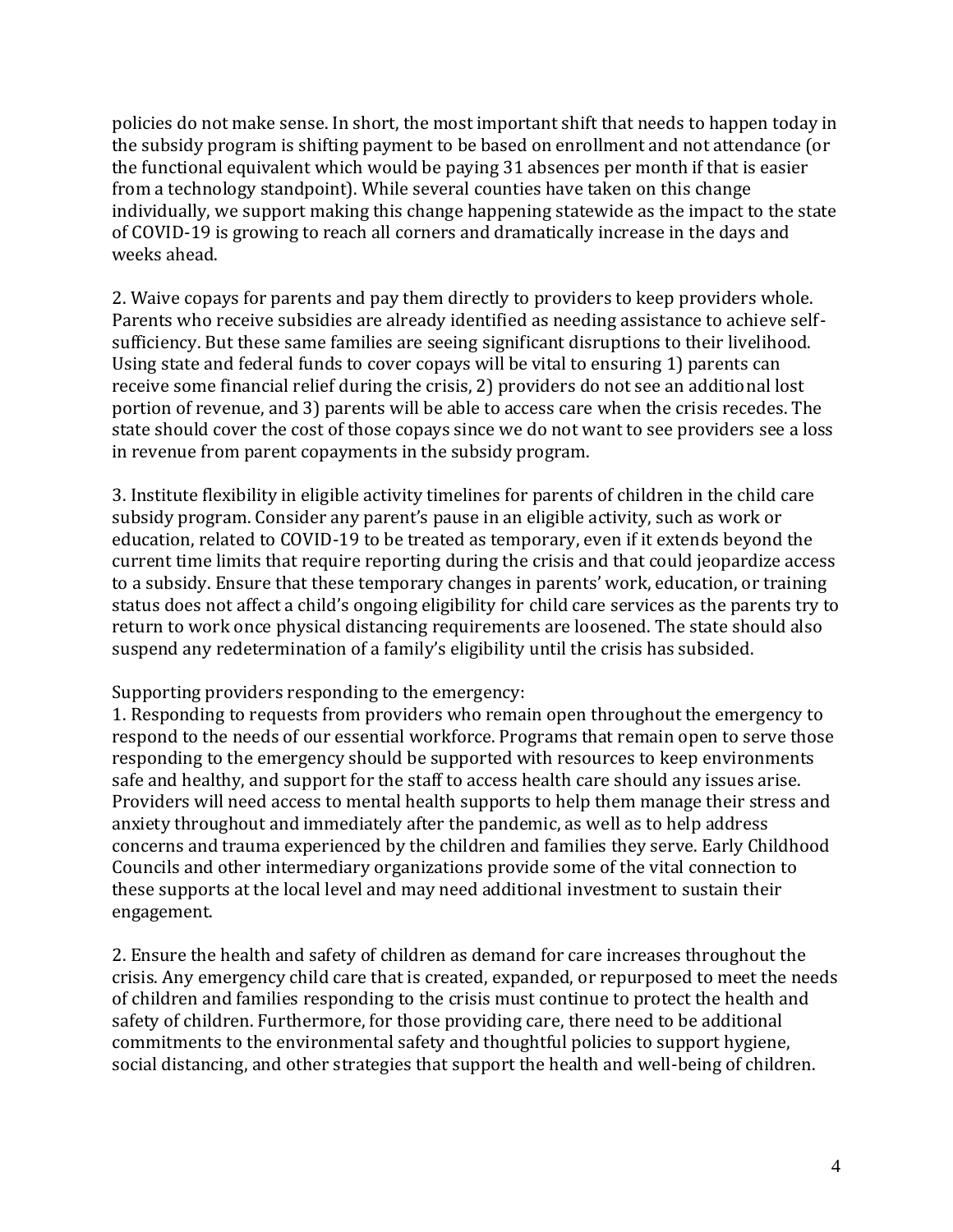3. Supplies for providers who remain open. Deploy strategies to provide necessary food, supplies and other equipment to child care programs for all staff working in emergency child care center sites.

4. Provide incentives to programs to serve children in need of care during evenings, overnights, and weekends. Many of the essential workers, including emergency health care workers, work shift schedules, meaning they need care outside of the typical weekday work period of 8am-6pm. Providing increased payments may incentivize more programs to provide care during the nonstandard hours of the typical work week.

Lay the groundwork for long-term structural shifts to stabilize the ECE sector for the future This crisis has revealed deep flaws in how we conceptualize the provision of early care and education. Our current model leaves too many providers in a state of fragility, classroom educators who are inadequately compensated (including often a lack of access to health benefits that are so critical right now), and unable to weather even modest disruptions, let alone this global pandemic. If we do not make various structure shifts that 1) substantially increase sustained public investment in early care and education and 2) reconceptualize the model of delivery in early care and education, then we will emerge from this crisis with all of the same challenges, and more. Specifically, policymakers should direct relevant state leaders, agencies, the Early Childhood Leadership Commission, counties, school districts, providers, non-profits, and philanthropic leaders to take the lessons of this crisis and develop structural reforms to the sector. These should include an analysis of:

- 1. Public investment: Strategies to move away from a model that leaves families and providers to solve the intractable financial challenges of providing and paying for early care and education on their own.
- 2. Cost modeling for service delivery: The current approach of designing payment mechanisms in a way tied to what the market can bear, rather than what it costs to provide early care and education in an efficient, quality way has revealed the deep instability this creates in providers' financial models. It has also disincentivized the provision of care outside of typical weekday work hours, limiting the availability of licensed child care to parents who work evenings, nights, and weekends. We must move toward paying for the costs of early care and education and away from the prices parents can afford. Boosting teacher wages and benefits and ensuring that maximum resources are allocated to classrooms is essential. To reach that goal we must better understand how to scale administration for efficiency, ensure sufficient resources are allocated to teacher wages even when ratios are low, and then plan to slowly ramp up supply as demand increases.
- 3. Shared services and automation: Individual homes and centers managing the back-end systems management, blending and braiding funding, child tracking, licensing and quality rating compliance creates inequities and substantial inefficiencies. Strategies that improve the efficiency of the sector on these fronts would allow for a more speedy recovery of the sector.
- 4. Administrative scale: The logistical challenges of individual providers and homes figuring out how to apply for recovery grants and loans is already being revealed. A future structural shift in the sector should trust our program leaders as educators and child development experts, but not also require they be finance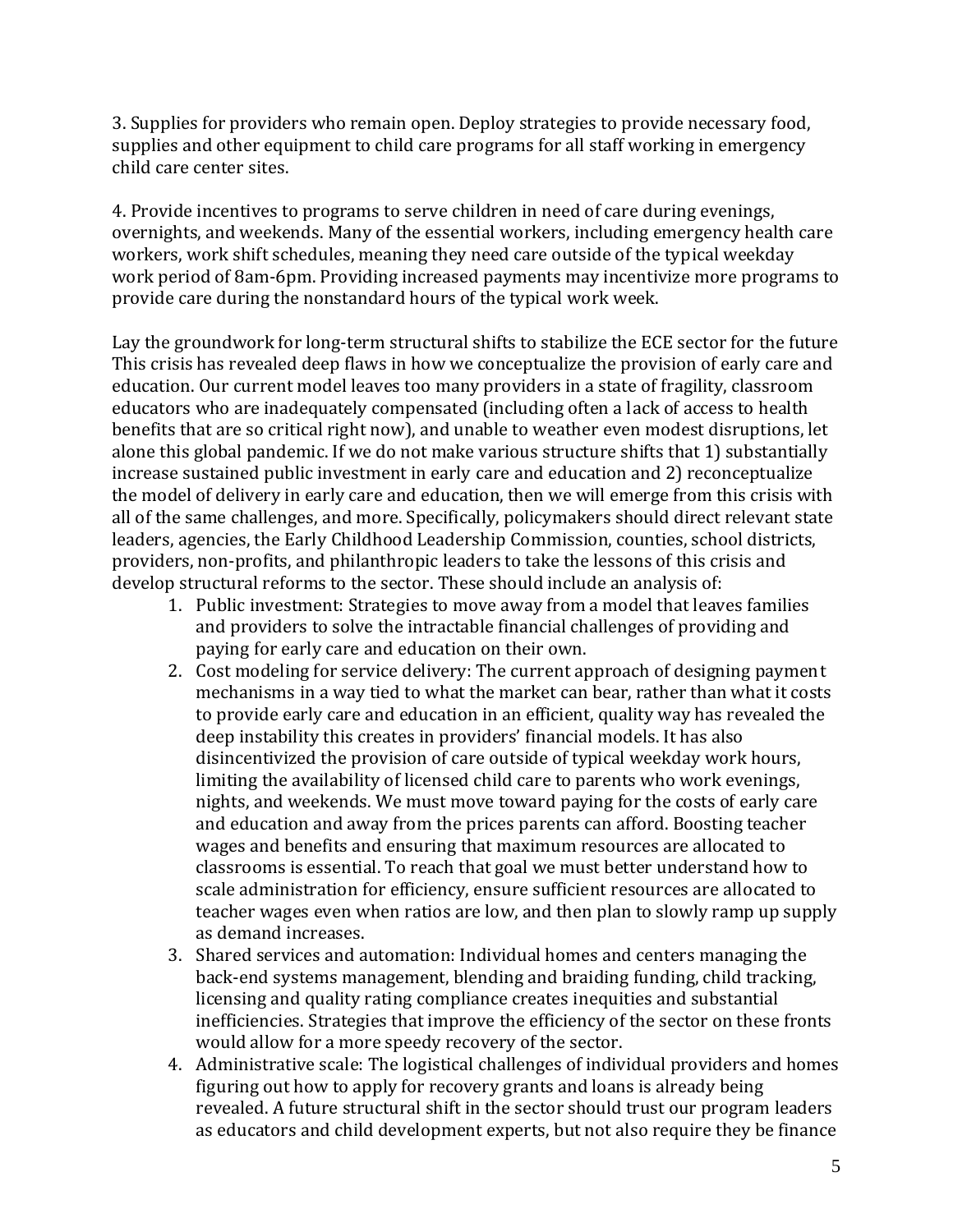experts. The recovery and a reimagined sector needs to contemplate different models of administration.

5. Efficiency of management: We have seen the challenges providers face in managing the rigors of licensing, quality ratings, credentialing, blending and braiding funds at every single site level rather than opening the door to more creative models of program delivery such as staffed networks or microcenter models. Reevaluating the regulatory barriers to more efficient service delivery that separates the functions of administration from the functions of care and education is a necessary step toward a more resilient sector.

### **Florida: [Children's Movement of Florida](https://earlysuccess.org/sites/default/files/The%20Movement%27s%20Health%20Care%20Recommendations%20-%20COVID-19.pdf)**

Directed to: AHCA and HealthyKids

Keep children insured:

 $\circ$  Do not disenroll any children from KidCare during this crisis. Postpone any renewal deadlines and re-eligibility determinations until 90 days after the end of the emergency declaration.

Ensure children have health care coverage when they need it:

o Eliminate waiting periods for children to enroll in KidCare. Enroll uninsured children today.

Focus on providing health care services

o Low-income families are the hardest hit by the economic downturn during this crisis. Waive premiums and cost-sharing to make sure they can afford the health care they need for their children.

# **Florida: [Florida Children's Forum](https://www.childrensmovementflorida.org/wp-content/uploads/The-Movements-Child-Care-Recommendations-COVID-19.pdf)**

Directed to: The general public but mentions Department of Education, Department of Health, and Department of Children & Families (DCF)

Issue clear public health and emergency support guidance to child care providers: Many child care providers are closing at least temporarily to curb the spread of COVID-19, while others are remaining open to serve the children of those who cannot work from home. The latest health and safety protocols and policy updates should be shared with all providers via regular webinars/conference calls, with consistent messaging across agencies.

Pay providers a premium to expand child care for essential personnel: Center-based and home-based providers that remain open to serve families do so at increased risk to their staff and are required to maintain lower ratios to meet CDC guidelines. Specific funds should be allocated to Early Learning Coalitions to offer incentives for providers to stay open and financial assistance to procure supplies for sanitation and additional health screenings.

Support families seeking care and providers offering services:

The statewide Child Care Resource & Referral lines should be used to match families' needs with open providers. Early Learning Coalitions can collaborate with local municipalities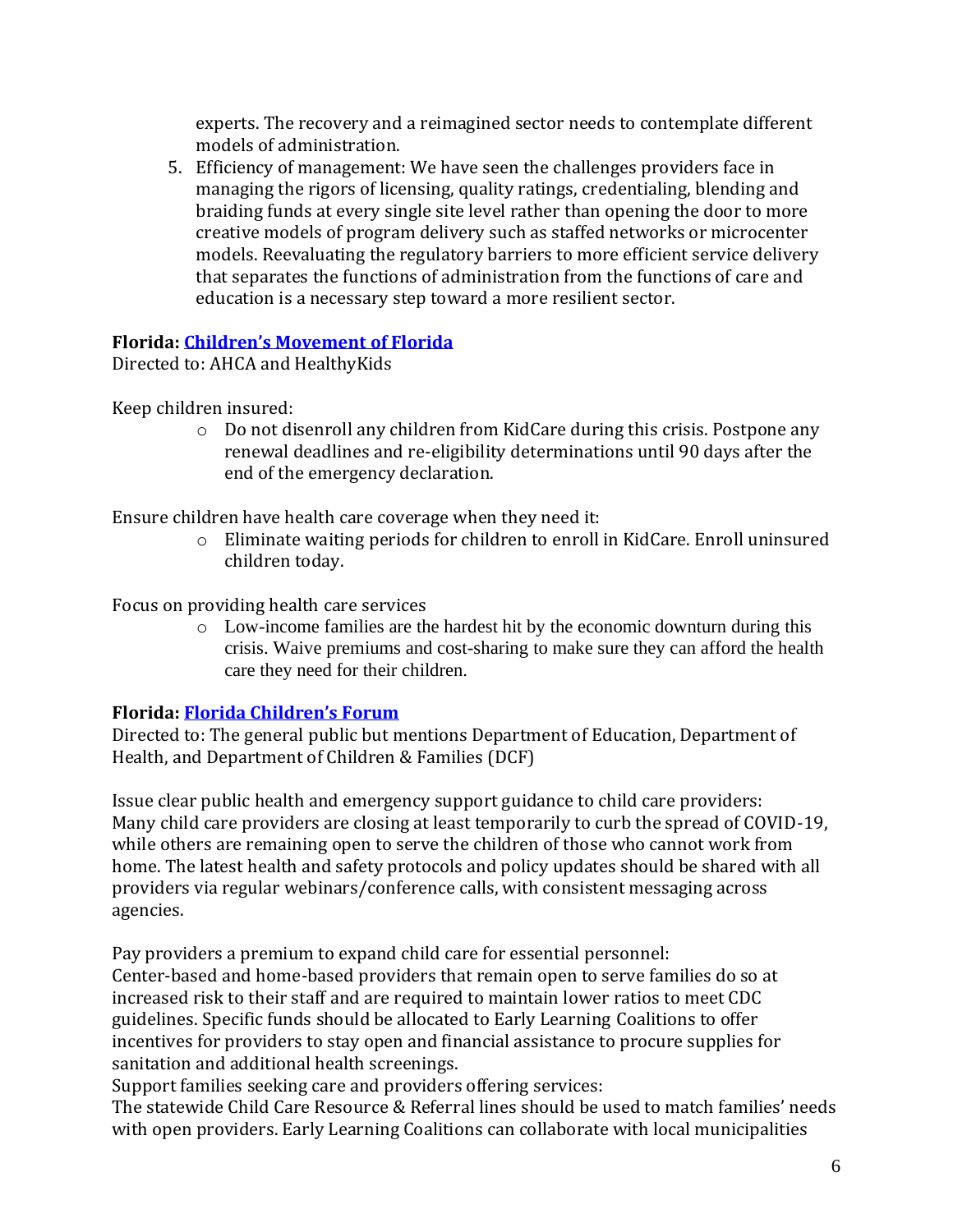and emergency operations to anticipate potential shortages and offer incentives to providers who help meet these needs. All providers should receive notice of the opportunity to serve families; family child care homes may be very well placed to offer care in the small groups recommended by the CDC.

Expedite background checks to help providers cover staffing shortages: DCF should provide expedited background checks so child care centers can hire temporary employees as needed during this emergency. Required health and safety trainings and CPR certification should be offered online.

Ensure continuity of payments for providers:

State funding for children in Voluntary Prekindergarten and School Readiness should continue based on enrollment on March 1—plus additional capacity added by those who remain open—so providers are not penalized if parents choose to keep their children at home, or if a provider determines he or she must close temporarily.

Protect subsidy eligibility for families:

Parents who choose to keep their children home and parents who lose their jobs during this emergency should not lose their eligibility for School Readiness. Eligibility redetermination deadlines should be amended accordingly, and family copays waived for continuity of care, if needed.

Clarify the implications of cancelled assessments:

The Department of Education has canceled all remaining assessments for this year. For School Readiness and Voluntary Prekindergarten, these screenings and assessments are used to determine tiered payments and program quality. Providers should be advised that payments will continue at current levels, and those on probation will continue in their current status for 2020-2021 to allow time for their improvement plans to show results.

Share information on small business loans directly with all providers:

Unlike public schools, child care providers do not know whether they can continue paying their staff and keep the lights on if they need to close during this emergency. State agencies should communicate directly with all providers about the application process for Florida Small Business Emergency Bridge Loans and other financial assistance that may be available and offer assistance to directors for completing any documentation required.

### **Georgia: [GEEARS on Behalf of a Coalition of C](http://earlysuccess.org/sites/default/files/Critical%20Child%20Care%20Letter%20to%20Governor%20Kemp%20with%20Memorandum%20FINAL_0.pdf)hildren's Organizations** Directed to: Governor Kemp

We urge you to provide emergency funding to support child care providers in serving children of essential personnel. Specifically, we are requesting \$5 million to serve the children of essential workers across the state. We believe these emergency funds will serve approximately 3,000 children for 3 months.

Additional supports, including funding, are needed to ensure that child care challenges do not impede essential workers from continuing their work without disruption. As such, we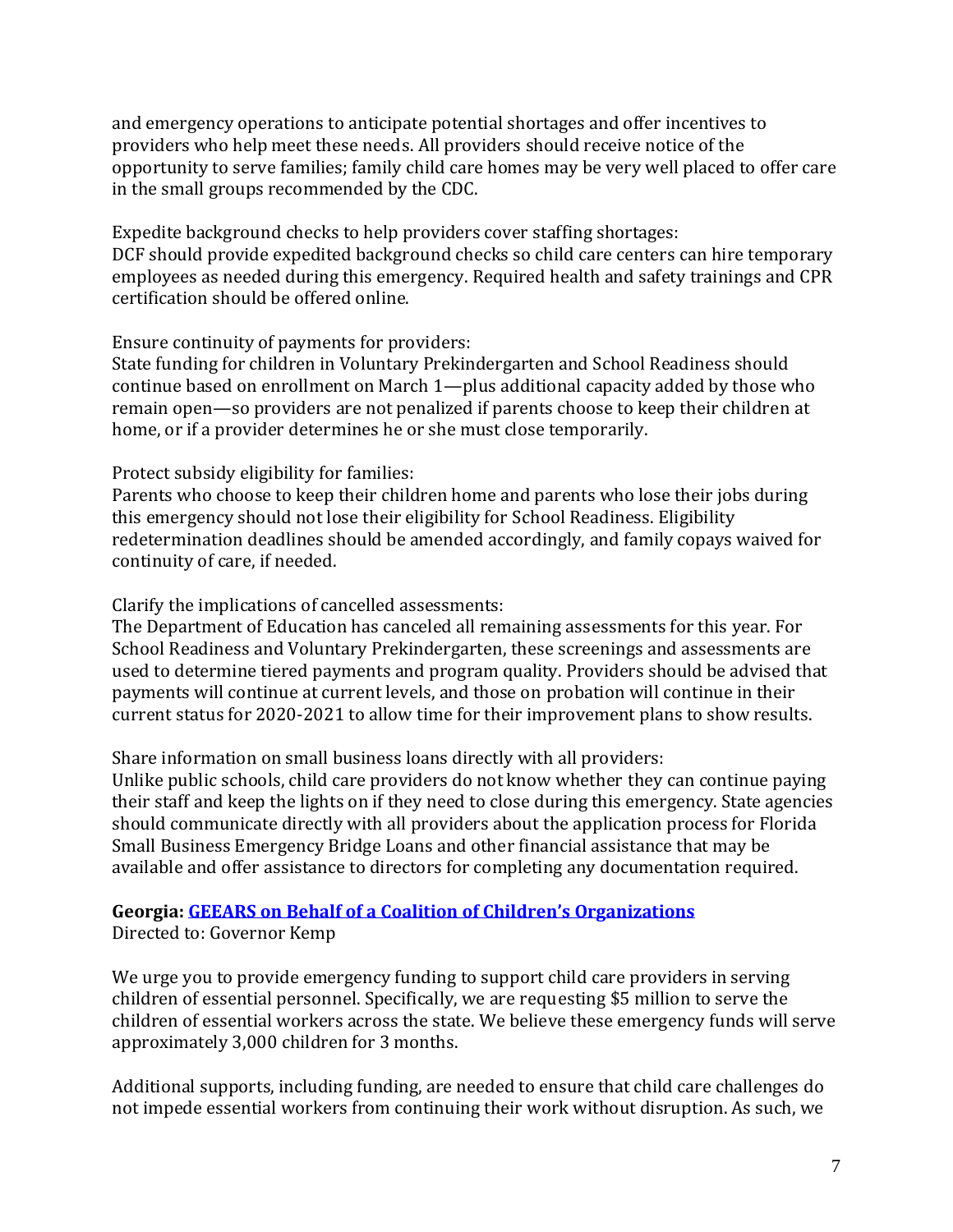are reaching out today to strongly recommend the creation of a "Critical Child Care Network" to serve frontline staff, such as hospital workers and emergency responders.

Recommendations for the Creation of a "Critical Child Care Network: 1. Focus on existing licensed child care sites (those that wish to remain open) as the primary way to provide child care for essential workers with young children (ages 0-5), particularly infants and toddlers. Existing programs already have the equipment and physical structures, as well as trained staff, to provide the safest care to young children given their unique needs. Child care staff are already trained on many best practices related to health and safety, which are even more critical during this pandemic.

2. Create a definition for "essential workers" in order to better identify who is eligible to receive this Critical Child Care. This may include: healthcare workers, grocery and pharmacy employees, nursing home employees, first responders, military, and mail/delivery personnel, and child care workers themselves. Allow the designated Critical Child Care sites to determine eligibility for the recipients instantly, onsite. Where possible, align this definition to other programs and services the state is implementing in response to this pandemic.

3. Require all child care programs to utilize KOALA (the online "hub" for Georgia's child care providers managed by the Georgia Department of Early Care and Learning) to report the following in a reasonable, but quick period of time (e.g., 48 hours):

- o Partial or full closures
- o Open seats by age group
	- Child care providers remaining open are asked to efficiently survey existing families to determine how many seats would be available

This information is critical to helping essential workers find child care quickly and accurately, and helping DECAL and state advocates identify and address gaps in child care for essential workers across the state.

4. Leverage the existing Child Care Resource & Referral (CCR&R) network across the state to: (a) reach out to programs as appropriate for participation in the "Critical Child Care Network;" (b) provide additional training and supports to assist child care providers in complying with additional health and safety guidance; and (c) assist programs in meeting staffing needs by connecting child care staff from closed programs to other child care locations in their region as desired by the staff member and as needed due to capacity. CCR&R agencies cover every county in the state through six regional networks and already have relationships with existing child care providers to effectively support this initiative.

5. Support DECAL's and Quality Care for Children (QCC)'s efforts to utilize QCC's statewide child care referral service, 1-877-ALL GA KIDS, to implement enhanced child care referrals to essential workers linking them to programs in the "Critical Child Care Network" with age-appropriate vacancies. Enhanced referrals may assist parents in securing child care by coordinating with child care programs to check status and vacancies and support the registration process.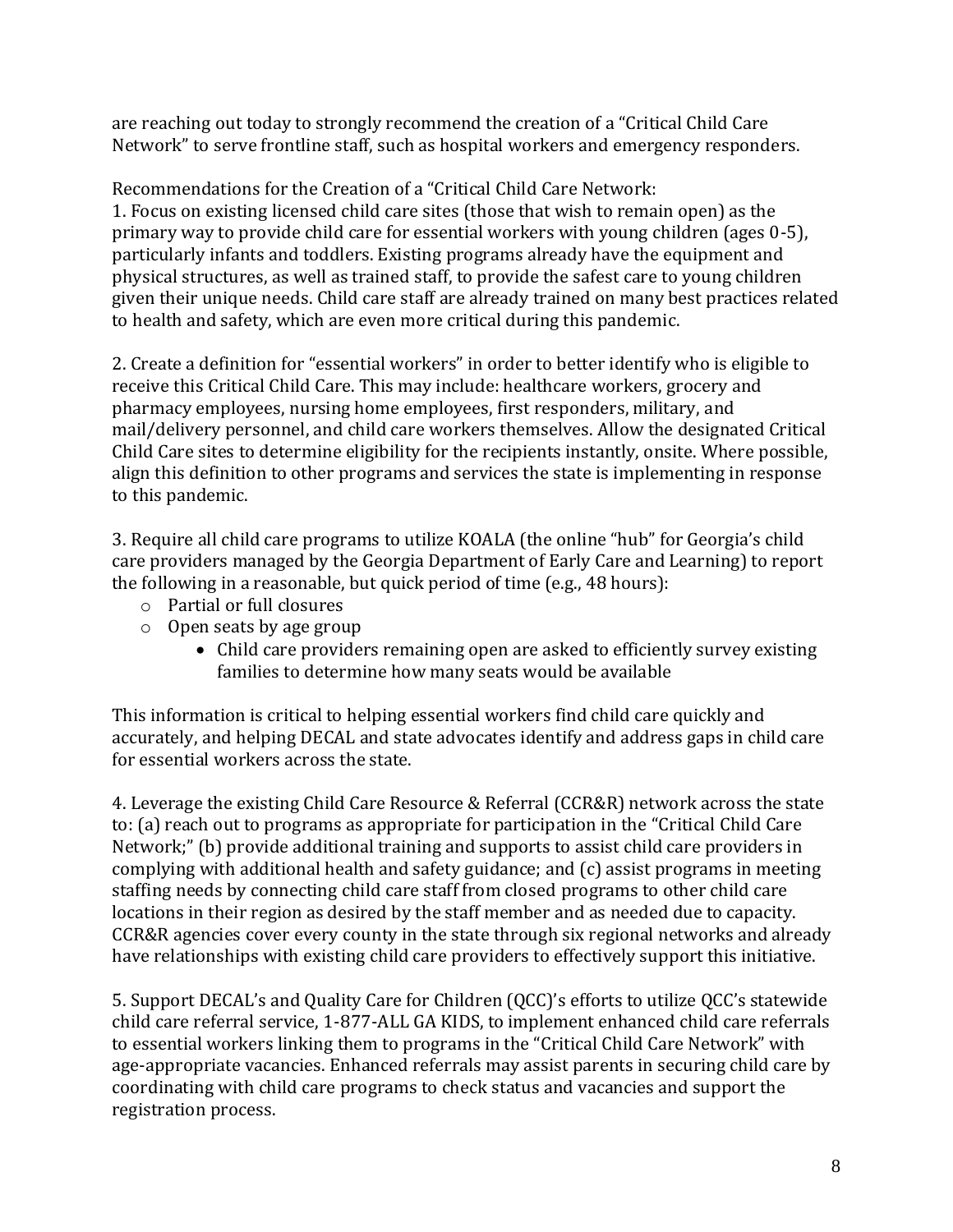6. Ensure Family Child Care Learning Homes (FCCLHs) can continue operations, as desired, across the state, and encourage such providers to participate in the "Critical Child Care Network." FCCLHs play an essential role in responding to this pandemic given lower enrollment numbers (up to six children are allowed in FCCLHs in Georgia), ability to serve multiple ages, and higher likelihood of providing care during nontraditional hours.

7. Distribute clear and consistent health and safety guidance to child care providers that remain open, particularly those in this "Critical Child Care Network." Such guidance should include best practices and protocols specific to child care settings (e.g., greeting parents at front door) and reflect current public health guidelines.

8. Ensure that "Critical Child Care Network" programs participate in the Child and Adult Care Food Program and explore using that program as a vehicle to ensure that families have meals at home.

9. Ensure Adequate Funding for this "Critical Child Care Network" Georgia should use state and/or federal emergency funding to support child care providers in serving children of essential personnel. Adequate funding to program operations and staff is essential to ensure that these programs can remain open, particularly during a period of lower enrollment. Although DECAL may be able to leverage some existing funds for this network (the CCDF guidance in response to COVID-19 states that "lead agencies may use CCDF quality dollars to provide temporary grants or assistance to impacted providers to retain the child care supply during periods of closure

# **Hawaii[: Coalition of State Child Care Advocates](http://earlysuccess.org/sites/default/files/ChildCareNeedsProtection.docx)**

Directed to: Governor Ige

Recommended: Ensuring child care for essential workers (including first responders and emergency-related employees, health care, telecom, and grocery workers) is solidified IMMEDIATELY and the state, counties, and the departments work collaboratively to ensure all existing child care facilities can sustain their operations over the next few months.

Child Care Development Block Grant:

- o Extend all contracts funded through CCDF without review or reapplication for the next 6 months to ensure programs and services can maintain uninterrupted
- o Temporarily waive requirements that would disqualify a family for subsidy due to number of absences
- o Continue to provide subsidy even if a child does not continue to attend due to COVID-19 or if the facility closes due to COVID-19
- o Waive all parent co-pay requirements for families that are impacted by COVID-19 emergency
- o Use quality dollars to provide assistance to families needing care regardless of eligibility for subsidy, prioritizing essential workers (health care, first responders, others deemed by city and county etc.)

Grant program: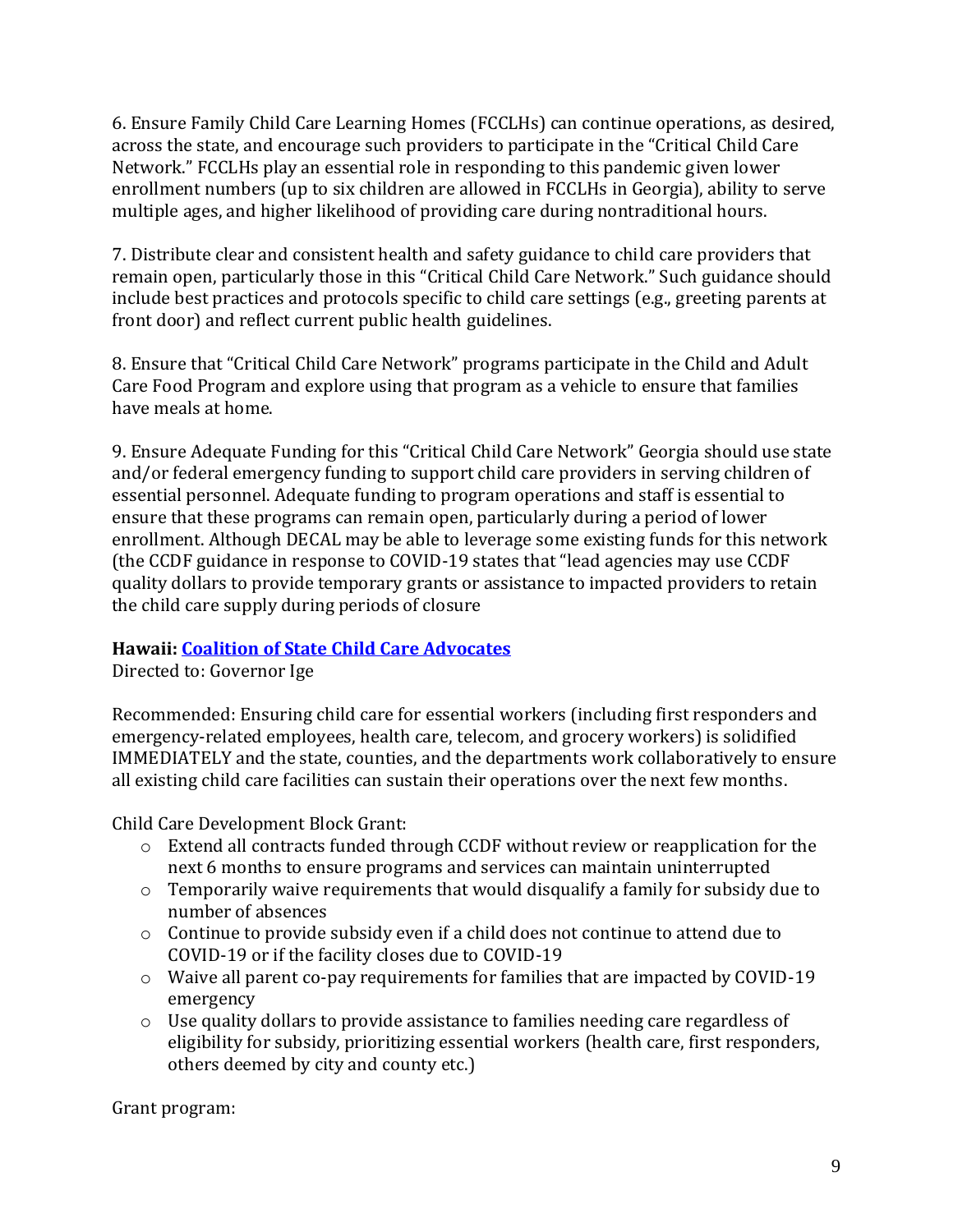Create a grant program that would provide direct funding based on enrollment to licensed and registered child care facilities impacted by COVID-19 to ensure they can maintain operations over the next 6 months prioritizing those that are in rural/high need areas) Licensing Waivers:

Allow temporary waivers for licensing capacity for licensed or registered child care providers for only those that are providing care to essential individuals (not allowing more than 10 children in FCC homes or 15 children in Group child care homes).

Health and Safety:

Ensure providers can maintain their operations safely during this time, including necessary sanitation equipment, supplies, and services.

State/local Level: Allocate funds specifically for child care providers impacted by COVID-19

# **Idaho: [Idaho Voices for Children](https://www.idahovoices.org/wp-content/uploads/2020/03/Idaho-Voices_COVID19-Letter-to-Governor-3-18-20.pdf)**

Directed to: Governor Little

Health Care Policy Recommendations:

1. Idaho should take quick action to educate the public and stop the spread of COVID-19.

- o Distribute protective supplies across Idaho: Idaho should increase the availability and distribution of protective supplies. Distribution should target a variety of populations, including Idahoans with disabilities and their families, Idahoans who are elderly, rural Idahoans, Latinx communities and refugee populations.
- $\circ$  Increase COVID-19 testing: Idaho should increase testing and ensure testing access across the state to diverse populations. A priority should be placed on homeless shelters, food pantries and senior centers to ensure vulnerable populations are tested, treated and cared for if sick.
- $\circ$  Educate on social distancing: Idaho should increase and amplify outreach and education about the importance of social distancing, including messaging in multiple languages.
- 2. Idaho should maximize Medicaid's flexibility to address the public health crisis.
	- o Leverage additional federal funds to increase public awareness about Medicaid: The federal Families First Coronavirus Response Act2 includes a temporary 6.2 percentage point increase in states' federal matching assistance percentages (FMAPs). These additional funds can be used to expand public awareness, outreach and enrollment assistance to maximize Medicaid's reach, ensure people can immediately obtain the care they need and help people know they can enroll in Medicaid any time.
	- o Ensure Medicaid access for all high-risk populations: Idaho should consider submitting a Medicaid State Plan Amendment3 to (1) increase eligibility for adults and children under age 65 with incomes above 138 percent of the poverty line at the state's regular FMAP; (2) increase eligibility for other coverage groups including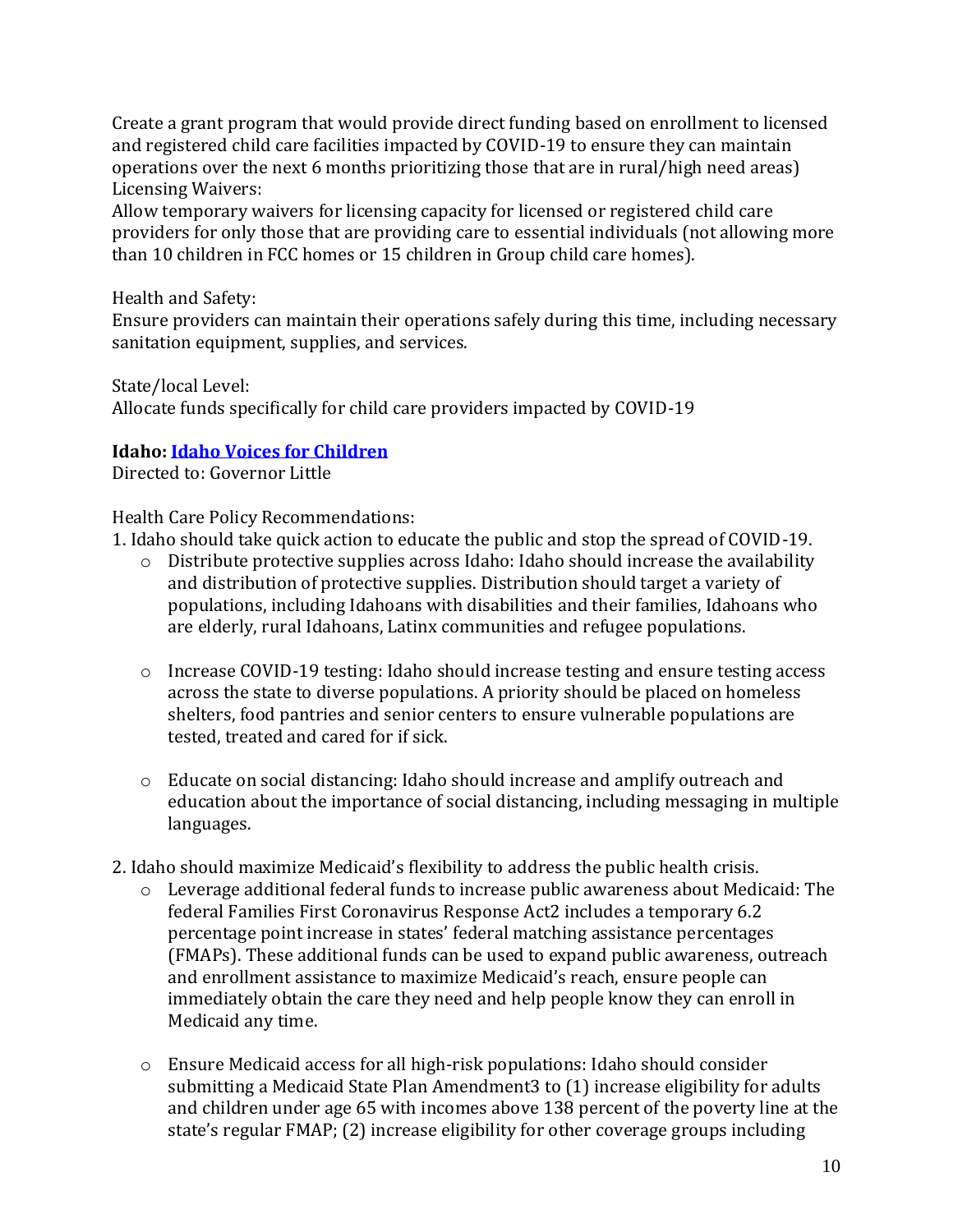pregnant women, people with disabilities, and seniors at Idaho's regular FMAP; and (3) eliminate or decrease asset tests for seniors and people with disabilities.

 $\circ$  Maximize Idaho's use of presumptive eligibility: Idaho can adopt presumptive eligibility for all eligible Medicaid populations, including children and pregnant women, through expansion of qualified entities, including the state agency, community health centers and other community sites. Idaho can maximize the use of automated ex parte renewals to reduce workload, minimize burden on beneficiaries and keep people covered.

### Housing Policy Recommendations:

3. Idaho should enact rental and utility protections for low-income, high-risk populations.

o Enact a moratorium on evictions and utility shut-offs: In an effort to prevent the coronavirus crisis and Idaho's current housing uncertainty from being further compounded, Governor Little should work with other state and private entities to enact a statewide moratorium on eviction proceedings and freeze utility shut-offs for failure to pay. These policies would ensure Idahoans facing housing and income instability are able to stay in their homes and remain healthy during this tumultuous time.

Family Financial Security Policy Recommendations:

4. Idaho should enact temporary waivers on eligibility and work requirements for programs that provide nutrition, food and other basic assistance.

- o Suspend family eligibility redetermination on essential public benefits: Idaho should adopt a temporary suspension of family eligibility redetermination, as well as family fees and copays, for critical services to ensure that temporary changes in family employment, earnings or other factors due to COVID-19 do not impact family eligibility. These services include child care subsidies; the Special Supplemental Nutrition Program for Women, Infants, and Children (WIC); the Supplemental Nutrition Assistance Program (SNAP); Medicaid; and Temporary Assistance to Needy Families (TANF).
- $\circ$  Waive work requirements on food assistance: Idaho should temporarily waive work requirements on SNAP and TANF for good cause and to ensure that families are able to put food on the table during this public health crisis.
- $\circ$  Implement a public/private plan to deliver food and medicine: Government and the private sector should collaborate to create a plan to deliver food, medicine and sanitation supplies to those who are quarantined or isolated.
- 5. Idaho should expand paid sick days for workers to prevent the spread of disease.
	- o Establish a temporary paid sick day program: To protect the state's workers in the short term, Idaho should create a temporary paid sick day program to slow community spread of the coronavirus. Employers in food service, hospitality, home health, community living facilities, education and child care should be required to provide paid sick leave for workers with flu-like symptoms to allow time to be tested for COVID-19. Governor Little should encourage all other private employers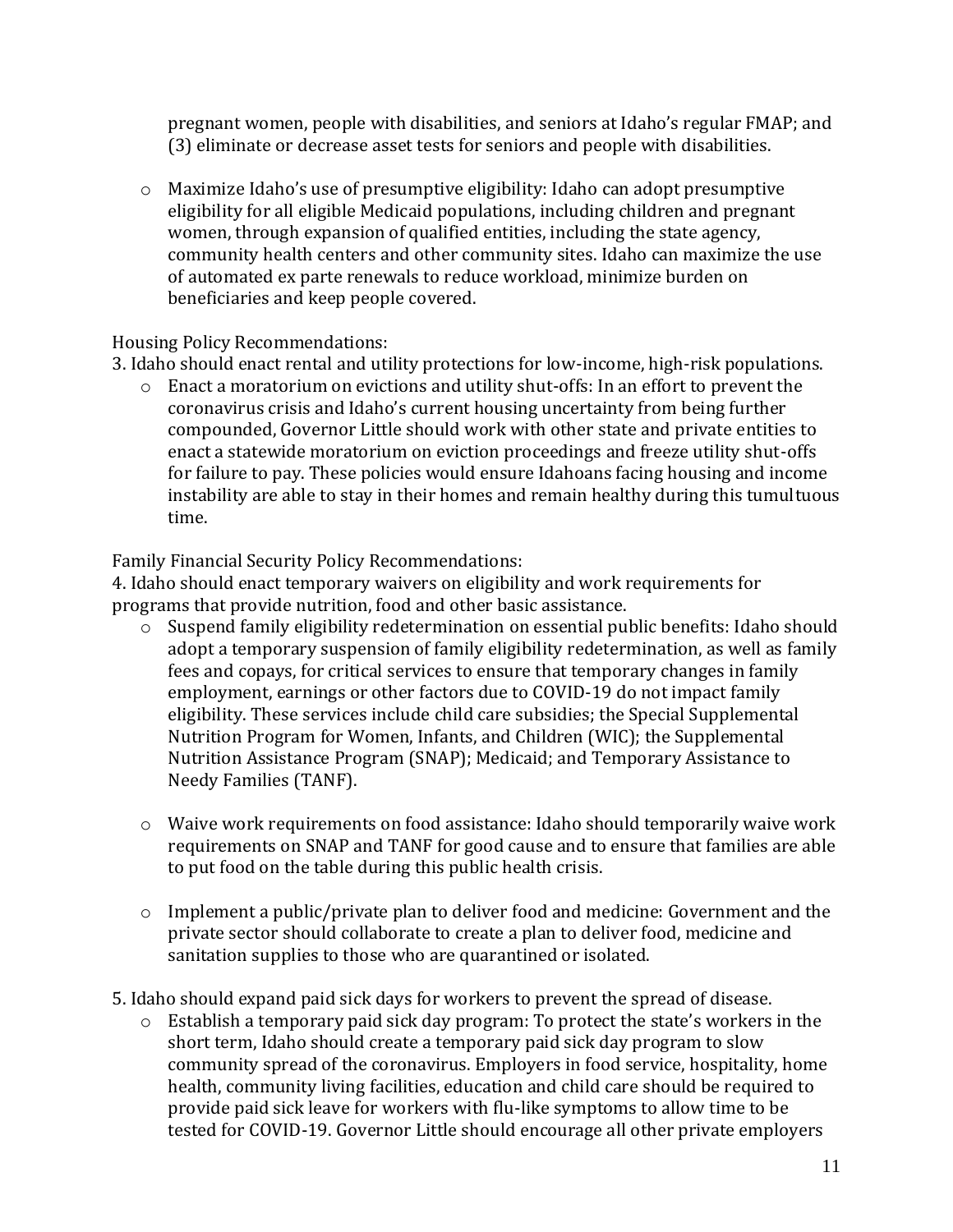to extend paid sick days and family leave to encourage people to stay home if sick and as long as needed to recover.

- 6. Idaho should provide emergency support to child care programs.
	- o Offer flexible funding for child care: Because child care is essential to the state's ability to effectively respond to the COVID-19 pandemic, Idaho must support the continued existence of child care, including programs that support families with child care subsidies and those that do not. Idaho should provide additional funding to child care and allow financing flexibility, waive copays and move everyone permanently from attendance-based payment policies to enrollment-based policies.
	- o Provide child care for children of essential personnel: If the state's districts and charters close schools, then Idaho should consider closing the child care system. Simultaneously, select licensed child care centers and family child care homes should be allowed to remain open on a limited basis in order to serve the children of emergency responders and other essential personnel for whom remote work is not an option.
	- $\circ$  Ensure unemployment benefits for programs closed due to COVID-19: Alongside actions taken by the federal government to increase access to paid leave and unemployment insurance, Idaho must ensure that all child care system closures are accompanied by funding that allows for access to unemployment compensation for staff who work in center-based child care or are owners/staff of family child care homes.

### **Missouri: [Kids Win Missouri and a Coalition of C](https://mcusercontent.com/7820ee0632c60a598cee470aa/files/b3dd6f25-7a86-4917-bbfb-10ed208304a2/Coronavirus_Response_Letter_March_19_2020.pdf)hildren's Organizations** Directed to: Governor Parson

During this time of crisis, it is important to ensure families can access critical public health services. The following actions will help achieve this goal:

- o Temporarily suspend redetermination of family eligibility for child care services, WIC, SNAP, Medicaid, and TANF to ensure that temporary changes in family workforce participation, earnings, or other factors due to COVID-19 do not impact family eligibility.
- o Implement "express lane eligibility" for Medicaid, CHIP, SNAP, and other programs, based on information from CCDBG eligibility to support families during this period.

In regard to child care, it is our understanding that there is federal guidance available for situations like these, such as the 2017 IM Flexibility in Spending CCDF Funds in Response to Federal or State Declared Emergency Situations. In addition to the options provided in the guidance, we ask that you consider the following policy options:

o Encourage local governments to evaluate whether to close child care facilities in their communities when closing K-12 systems, while ensuring that select providers can flexibly operate in order to serve the children of emergency responders and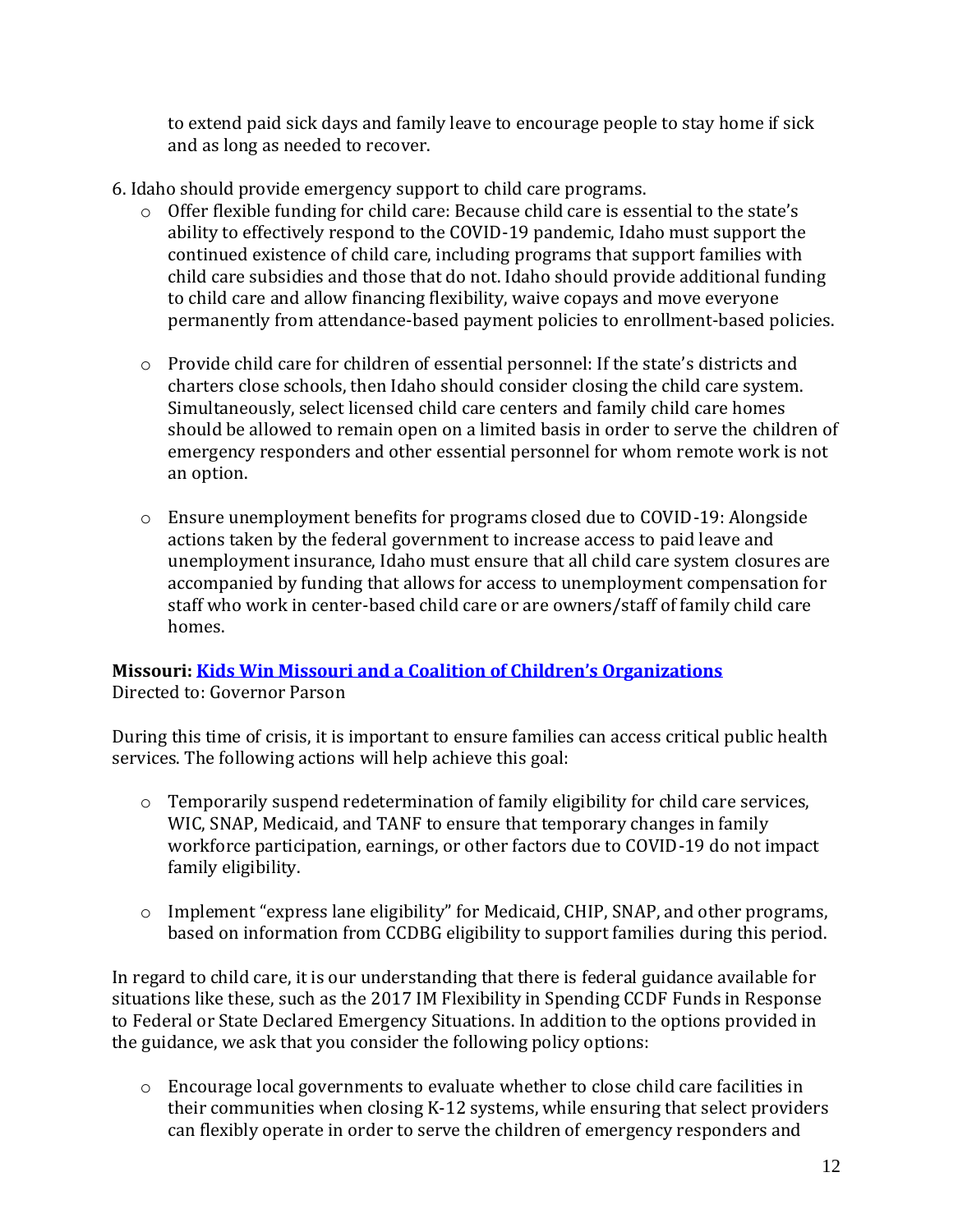other essential personnel for whom remote work is not an option. Focus on existing child care sites, which already have the trained staff, facilities, and equipment, as the primary way to provide child care for essential workers. Provide "hazard pay" and the public health training appropriate to the pandemic so early childhood educators can meet the demand of providing services responsive to essential personnel.

- o Allow personnel impacted by child care system closures to obtain unemployment compensation.
- $\circ$  Enroll child care programs, both home-based and centers, in mortgage forbearance, provide rent deferrals, and ensure support for utility and insurance payments for a three to six-month period.
- o Reimburse providers accepting subsidy payments more frequently than one month in arrears.
- $\circ$  Adjust subsidized child care assistance payment policies to increase eligibility, waive co-pays, and pay facilities based on enrollment of children rather than actual attendance. This will help provide financial security for families and child care facilities during these difficult times. Consider the use of CCDF quality, state dollars or transferred TANF dollars to help providers cover the costs of maintaining their operations safely during this time, including necessary sanitation equipment, supplies and services, substitute caregivers, paid leave for affected staff, copayments for coronavirus tests, grants to cover operational costs in the event of closure and other expenses providers and educators will occur as the result of coronavirus spread. Please note that this is not to suggest that TANF dollars be used at the expense of meeting families' need for cash assistance.
- o Ensure that licensing staff are well-trained on best practices for safety and hygiene and can help providers meet public safety requirements.
- o Implement a strong outreach and communications plan, utilizing licensing, subsidy, and/or the child care resource and referral systems, to ensure families know about and are aware of their options, with communications provided in all relevant languages.
- $\circ$  Incorporate the perspective of child care providers in advisory groups for emergency management agencies to help inform the state on its response to changing circumstances.

# **Nebraska[: Nebraska Early Childhood Organizations and Funders](http://earlysuccess.org/sites/default/files/State-Level_COVID-19%20Recommendations_EC%20Partners_FINAL%203-20-20_0.pdf)**

Directed to: Ms. Dannette R. Smith Chief Executive Officer Nebraska Department of Health and Human Services, Dr. Matthew Blomstedt Commissioner of Education Nebraska Department of Education, and Mr. John H. Albin Commissioner of Labor Nebraska Department of Labor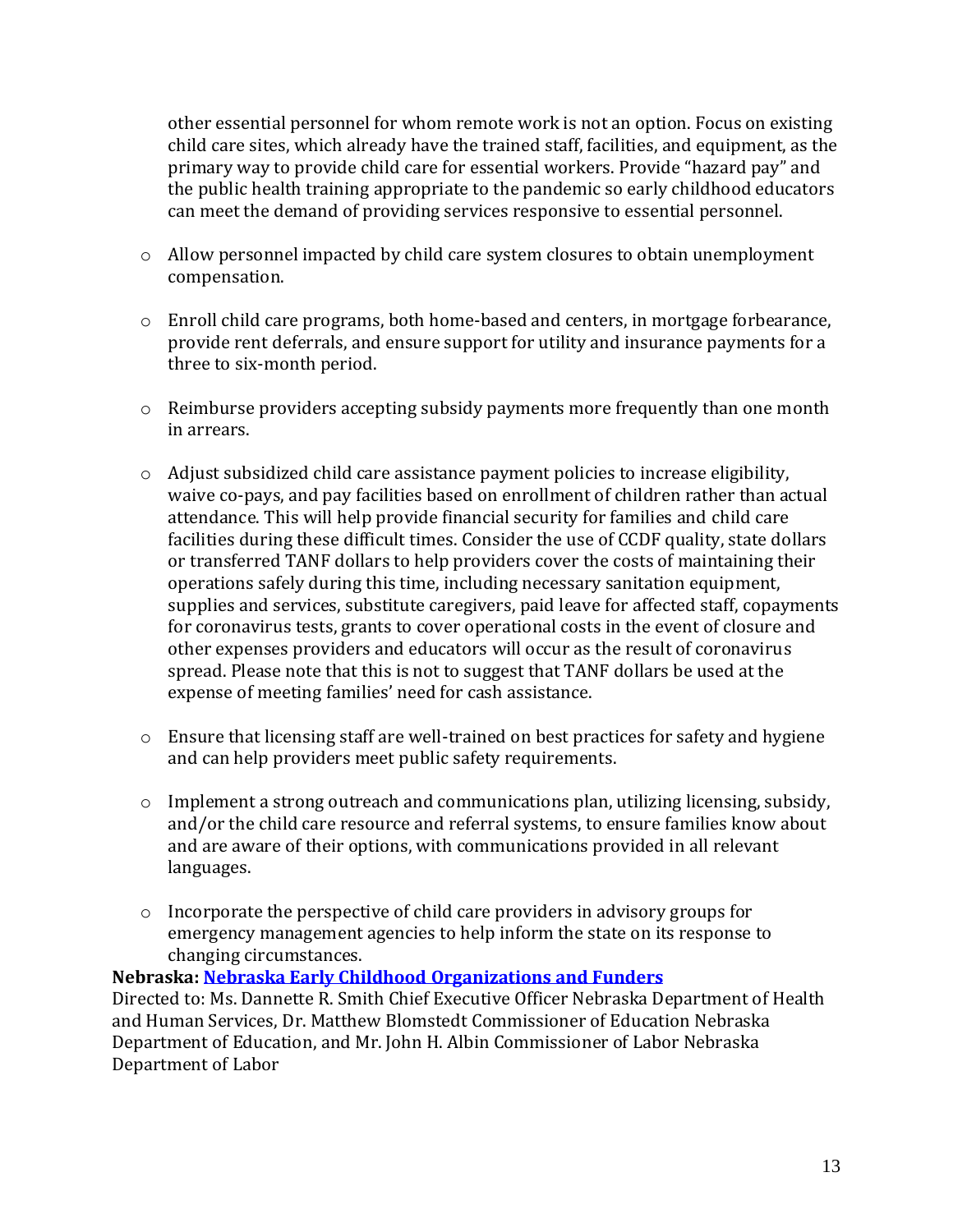Use emergency federal and/or state funds to support child care providers who remain open to provide services for the children of health care professionals, frontline responders and other essential personnel.

Extend and ensure the availability of temporary unemployment insurance to all child care business owners and employees who have suspended services due to the public health emergency, as well as working parents. In addition, consider making paid sick and family leave supports available to the child care workforce and working parents.

Temporarily suspend redetermination of family eligibility for support services such as WIC, SNAP, Medicaid, TANF and child care subsidy to ensure continuity of benefits during the public health emergency.

Utilize the TANF rainy day fund to pay for any unexpected child care costs.

Maximize federal flexibility in the Child and Adult Care Food Program (CACFP) to provide critical resources (food, formula, etc.) through delivery rather than community site distribution.

For those providers remaining open to support health care workers and emergency responders, adopt temporary flexibility in federal and state operations related to regulation of the child care industry, while ensuring the safety, health and well-being of children in care.

Increase access to and flexibility of loan, grant and financial incentive/support programs to help child care businesses resume service when the public health environment has stabilized.

Introduce policies to base child care reimbursement payments on enrollment levels rather than current attendance to help stabilize funding and ensure child care programs remain financially viable.

Allow providers to waive co-pays for families dealing with income interruptions and fluctuations.

To the extent practical, explore temporary opportunities for the use of teachers and educational professionals who meet background check requirements to be utilized in support of the early childhood system.

Ensure health and mental health resources are available to child care and early learning providers, as well as to children and their families, and are paid by federal funds to the greatest extent possible.

Designate funding for community access to trauma-based services.

**Nevada: [Children's Advocacy Alliance](http://earlysuccess.org/sites/default/files/Letter%20to%20Gov%20Sisolak_%20Nevada%20Early%20Childhood%20COVID-19%20Recommendations.pdf)** Directed to: Governor Sisolak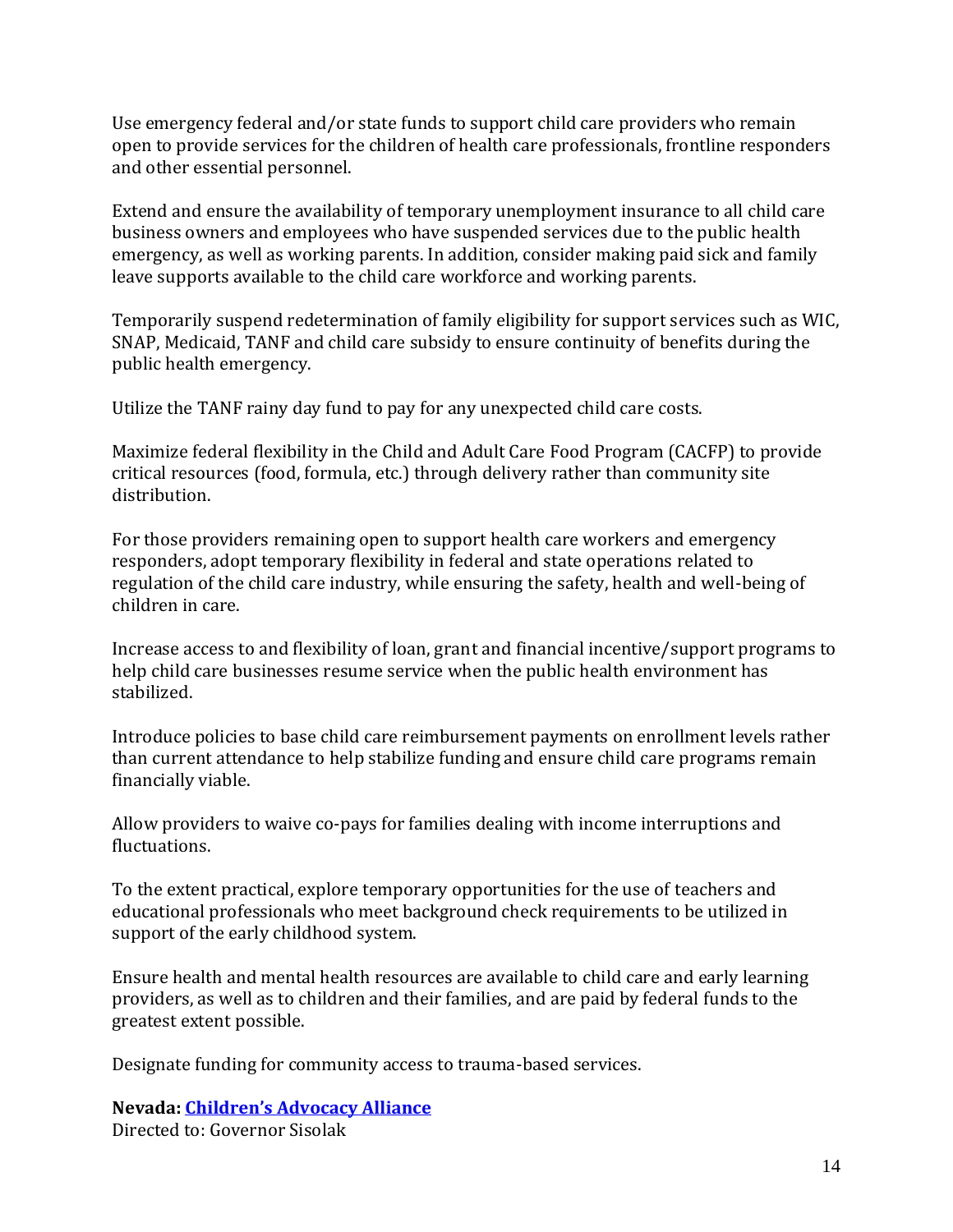1. A plan for all essential service personnel (including grocery, emergency, and health) to access emergency child care. This should include an outreach strategy and increased financial support to all existing child care providers (including home-based, family friend and neighbor, and center-based) who choose to stay open to serve our community.

2. Provide guaranteed unemployment compensation and paid sick leave to all small business employees affected by COVID-19. Since businesses in Nevada with less than 50 employees are not required to provide paid sick leave, this leaves many of our child care providers without an ability to care for themselves, their families, or their communities in this time of need (Nevada Labor Commission)

3. Ensure that child care licensing can financially help child care providers meet increased health and safety needs.

4. Develop a long-term plan to restore the economic stability of our child care workforce.

### **New Hampshire: [Coalition of Public and Private C](http://earlysuccess.org/sites/default/files/20200320EmergencychildcarelettertoGovSununu.pdf)hildren's Organizations, including [Funders](http://earlysuccess.org/sites/default/files/20200320EmergencychildcarelettertoGovSununu.pdf)**

Directed to: Governor Sununu

We must ensure childcare providers that are closed have access to funding that will allow them to pay staff and cover fixed costs. We should immediately look to expand eligibility and reimbursement rates in our state's Child Care & Development Block Grant (CCDBG) program

Second, we need to make sure that providers that are staying open during the crisis can operate safely and support the families they serve.

Third, we must provide assistance to childcare – just like any other small business receiving relief – to sustain the market today and into the future.

- o Support for Centers that Stay Open:
- o Childcare Subsidy
- $\circ$  Immediate Investment in Statewide Coordination of Childcare for Frontline and Essential Workers
- o Waive Cost Share for Parents:
- o Support Operational Expenses:
- o Engage Stakeholders in All Actions Suspending Licensing Rules or Creating Emergency Childcare Hubs:
- o Ensure Programs have Access Public Funds for Paid Family and Sick Leave

# **New Jersey: [ACNJ and a Coalition of Early Childhood Associations](https://acnj.org/read-child-care-statement-on-covid-19/)**

Directed to: Governor Murphy and his administration

Mandate child care programs to close immediately, consistent with the mandatory closure of schools, with specific provisions to address the child care needs of first responders and essential workers.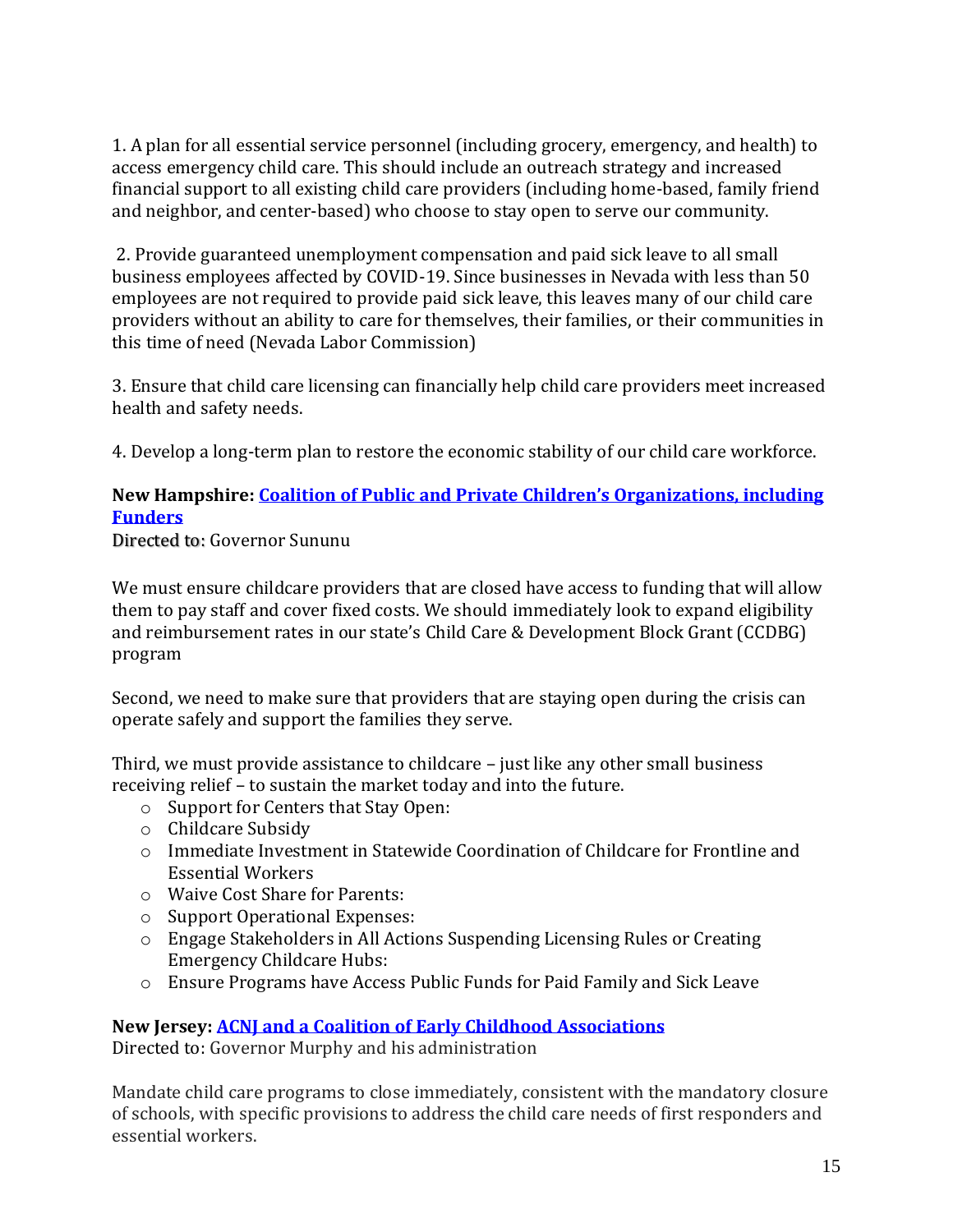Continue to make child care subsidy payments to all providers, either open or closed. Base payment on each program's March 1, 2020 enrollment numbers, not attendance, and continue payment through April 30, 2020. Provide full payment to cover parent copayments. Assess future action, depending on the status of the pandemic at that time.

Ensure access to unemployment insurance for family child care homes and center-based providers who do not accept subsidies.

Rescind the March 16th [suspension](https://default.salsalabs.org/Tba43945d-1562-4367-9bea-ab280d4f953a/1dcb4f28-816c-4bb0-a8c2-737eda91ac28) of DCF licensing standards for minimum play space requirements and group size, so that children who need child care, will stay as safe as possible.

Develop emergency plans to ensure that health personnel, emergency responders and other essential services have access to child care if needed. Such plans must provide a clear definition of the essential personnel and establish guidelines for the safe provision of care. Raise the child care subsidy rate by an additional \$100 per month per child to support the added costs of those centers that remain open to provide child care to essential personnel.

### **New York: [Winning Beginning New York Empire State Campaign for Child Care](https://scaany.org/wp-content/uploads/2020/03/Letter-to-Governor-3-27-20-Child-Care-and-COVID-19-FINAL.pdf)**

Directed to: Honorable Andrew M. Cuomo Governor of New York State, Senator Andrea Stewart-Cousins, Senate Majority Leader, and Assembly member Carl E. Heastie Speaker of the Assembly

1. Issue a mandatory order that child care programs may only provide care for the children of first responders and essential workers, children experiencing homelessness, and families involved in the child welfare system. Providers with children in these categories enrolled in their programs should be urged to remain open, and supported in doing so, to provide stability for these families in this uncertain time, but not required to do so. Families who do not fall within these categories will not be able to access care during this period. This conforms with the public health directive that New Yorkers engage in social distancing during this period of emergency. This would also help to ensure that limited resources – cleaning supplies, masks, thermometers, hand sanitizer – are directed to the providers who must serve essential workers. Implementing this order should be led and coordinated by OCFS with regional CCR&Rs.

2. Provide clear guidance – updated regularly – on how to provide care in the safest manner possible during the COVID-19 public health emergency, for those child care providers that choose to remain open to care for the children of essential workers, children experiencing homelessness, and families involved in the child welfare system (hereinafter, "emergency child care providers," or "ECCPs"). Ensure ECCPs are given priority access to essential cleaning supplies, masks, thermometers and other protective gear, and are supplied with diapers, wipes, fresh milk and other healthy food. Ensure that ECCPs are provided a direct contact with a health care provider and/or county Department of Health worker who is available to answer questions or concerns, and who will help them to determine whether they need to bar a child from care, or an employee from work, due to possible COVID-19 illness or exposure, or need to close their facility or take other action to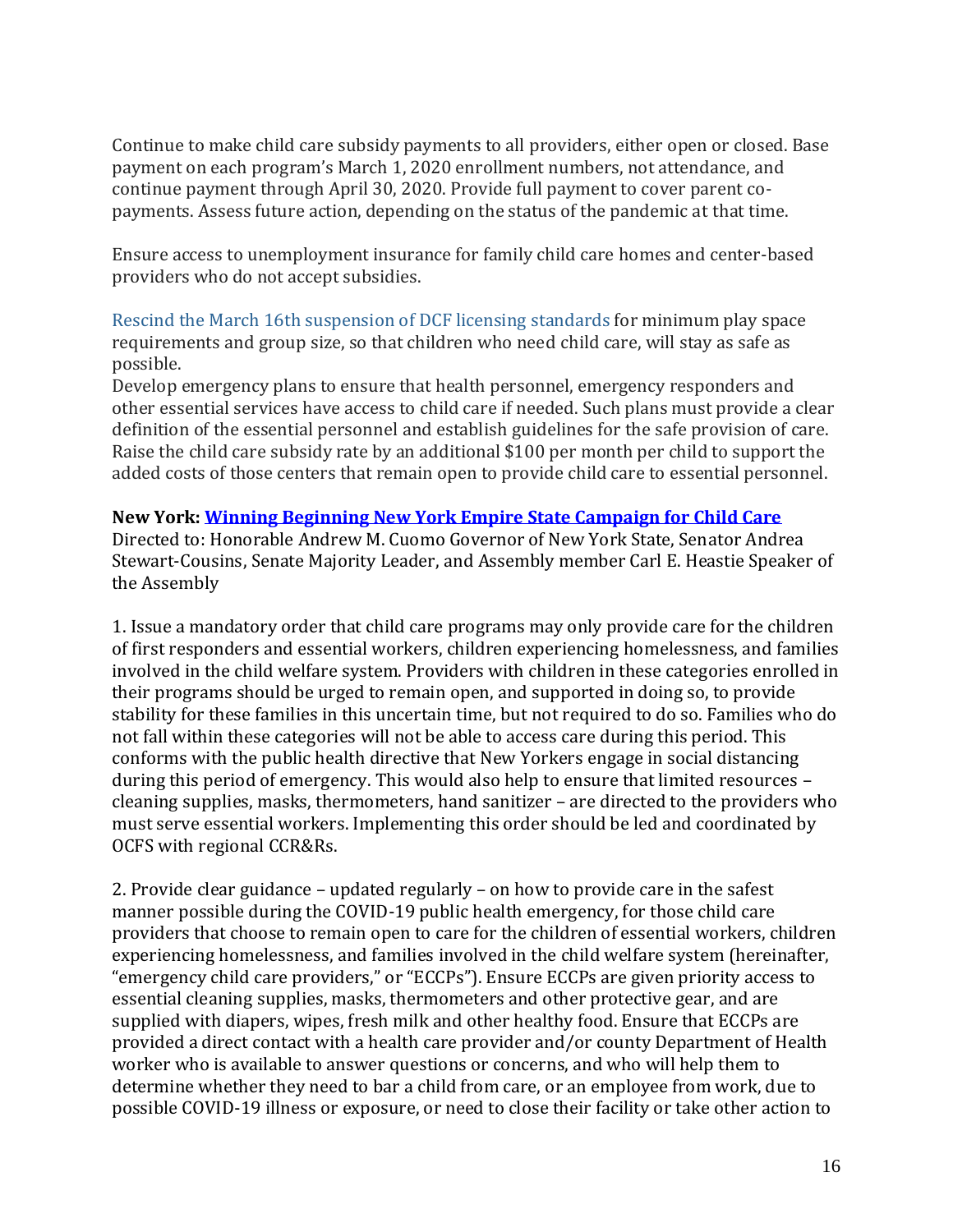comply with the most current public health guidance. This contact should also ensure that should a provider fall ill, she is provided necessary health care and support.

3. Encourage and resource ECCPs to provide extended care – before and after normal business hours – to accommodate the extended hours many essential workers are being required to work to address the public health emergency. Encourage ECCPs with available space to provide care to families of essential workers, families experiencing homelessness and families involved in the child welfare system who are not currently enrolled in their program for the duration of the public health emergency.

4. Provide premium pay and access to comprehensive health care, including mental health coverage, to all ECCPs, their staff and the staff of agencies that directly support providers. Educators and agency staff who perform the essential public service of caring for young children during this health emergency are placing themselves at great risk of becoming ill. And we are asking this of educators and staff who are often paid near poverty wages, with few, if any, receiving comprehensive health coverage or other benefits. Indeed, many must rely on public supports to make ends meet. Accordingly, all full-time staff, including owner/providers, should be paid at least an additional \$1,000 per month, or a pro-rata share if they are part-time. These funds should be paid directly from the Emergency COVID-19 Child Care Fund. All educators should also be provided access to comprehensive health care.

5. Direct local department of social services (DSSs)/Administration for Children's Services in New York City (ACS) in New York City to pay all providers participating in the child care subsidy program for March and April 2020 based on the number of children enrolled as of March 1, regardless of attendance. Payments should occur for March and April even if a provider chooses to temporarily close during these months. If the State determines that strict social distancing rules must continue after April, this rule should apply for May, and then be reevaluated. DSSs/ACS shall also pay all parent shares during this period. The State should provide DSSs/ACS with additional funds to cover the costs of the parent shares. These payments should be made regardless of whether the provider remains open or closed during the period of emergency. We recognize and appreciate that New York has already given counties the option to continue to pay subsidies, regardless of attendance, and to cover parent share of tuition costs. However, with counties' funds extremely limited due to the pandemic, and staff stretched thin, it is essential that New York adopt a uniform rule, statewide, and provide additional funds to enable counties to cover any additional costs.

6. Enable providers to apply for grants to cover the costs of private pay tuition from families unable or unwilling to pay during this period of emergency – to be paid out from the COVID-19 Child Care Emergency Fund. This is essential to ensure that providers who 4 serve private pay families – which is the case for most providers – remain financially viable and ready to reopen after this period of emergency. This is an approach being taken by at least one other state (Vermont).

7. Direct and resource all providers – whether they provide care during the period of emergency to undertake reasonable efforts to engage in virtual home visits or other check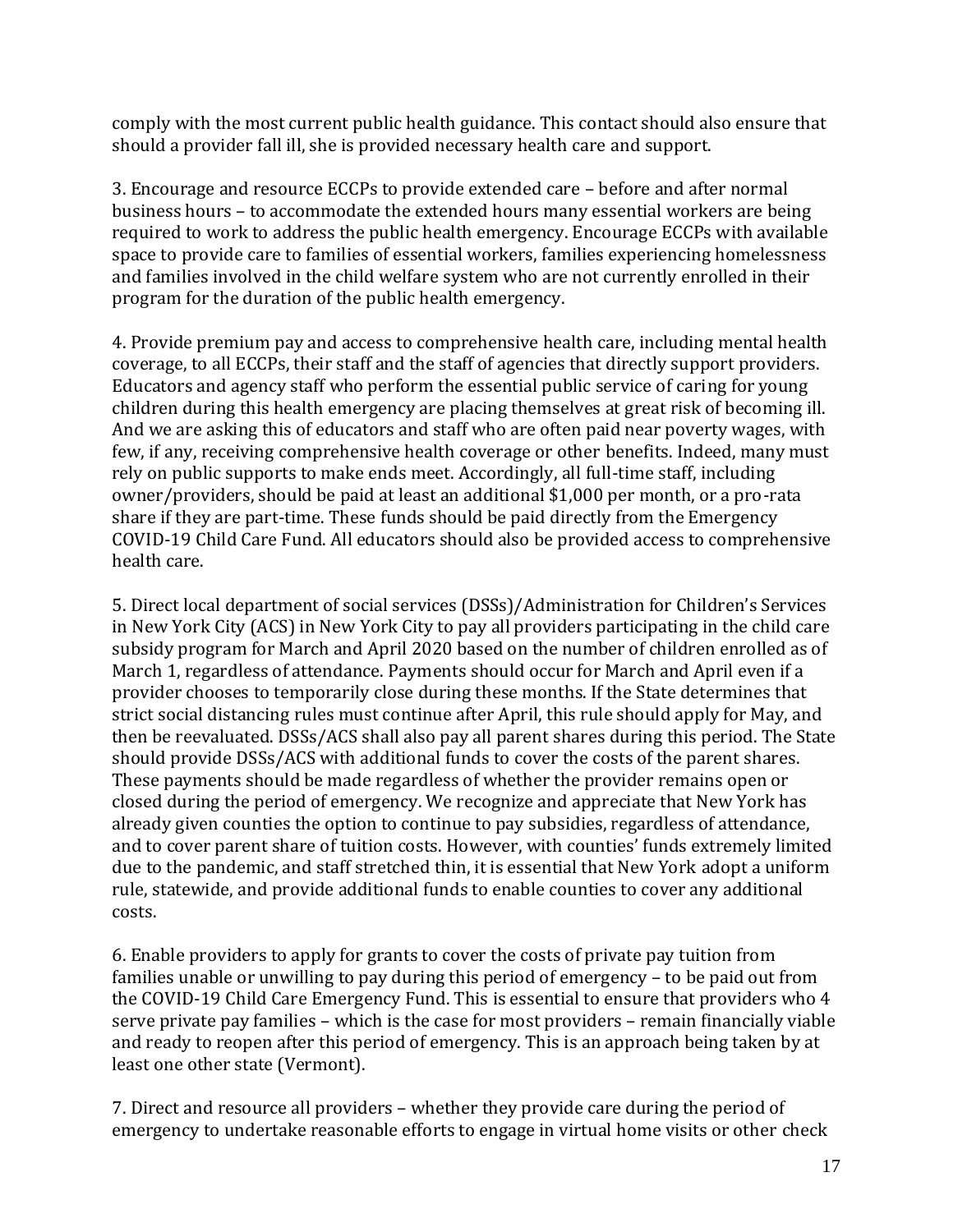ins with the families in their programs. This is a strategy Head Start programs have employed in the wake of other disasters, and could provide critical social and emotional support for families and children during this period of stress, isolation and fear. OCFS and CCR&Rs should be directed to support these efforts, and ensure providers have basic information to refer families to community resources, like food pantries and diaper banks, and to provide activities to ease isolation, and entertain and engage children stuck at home. Providers should be given clear guidance about appropriate steps to take if they are concerned that a child is not safe in the home.

8. Allow afterschool programs with state-funded afterschool contracts, specifically Advantage After School Program, Empire State After-School Program, and Extended School Day, and federally-funded 21st Century Community Learning Centers Programs to pay their staff with contracted funds during school and program closures. New York will not be able to get back to work after this crisis if our after school programs are not adequately resourced during this crisis.

### **North Carolina[: North Carolina Early Childhood Coalition](http://earlysuccess.org/sites/default/files/FinalNCEarlyEducationCoalitionECEEmergencyChildCareAssistancePackage32620.pdf)**

Directed to: General public letter but also directed to Governor Cooper and the NC General Assembly

First, make sure that child care programs who are choosing to remain open during the crisis have the financial, programmatic, and health care support necessary to do so and that the children attending their programs – particularly children of first responders, health care providers, and other essential personnel – are receiving priority child care assistance.

Second, ensure child care providers who are closed will continue to receive funding that will allow them to pay staff - when existing federal or state programs fall short or exclude them - and cover fixed costs, through business interruption grants and low-interest or forgivable loans.

Third, put in place policies that will sustain the child care industry today by providing financial assistance to child care as a critically needed small business through all available emergency or Coronavirus financial aid recovery programs and position the system to deliver affordable, accessible child care to young children and their families in the longterm.

Support for the Existing Child Care Industry: The following must be created by the state and should prioritize the needs of the child care sector:

- o Emergency Funding: Establish an Emergency Child Care Fund and ensure that any emergency federal or state funds include designation for child care programs as a distinct category and provide access for funding to address immediate needs such as emergency staffing, lost parent and/or child care subsidy fees, fixed operating costs, costs associated with cleaning and sanitizing facilities, and special preparedness training and support to staff.
- $\circ$  Direct Grants: Make direct grants available to licensed child care providers (including home-based, center-based, non-profit, and for-profit) to help cover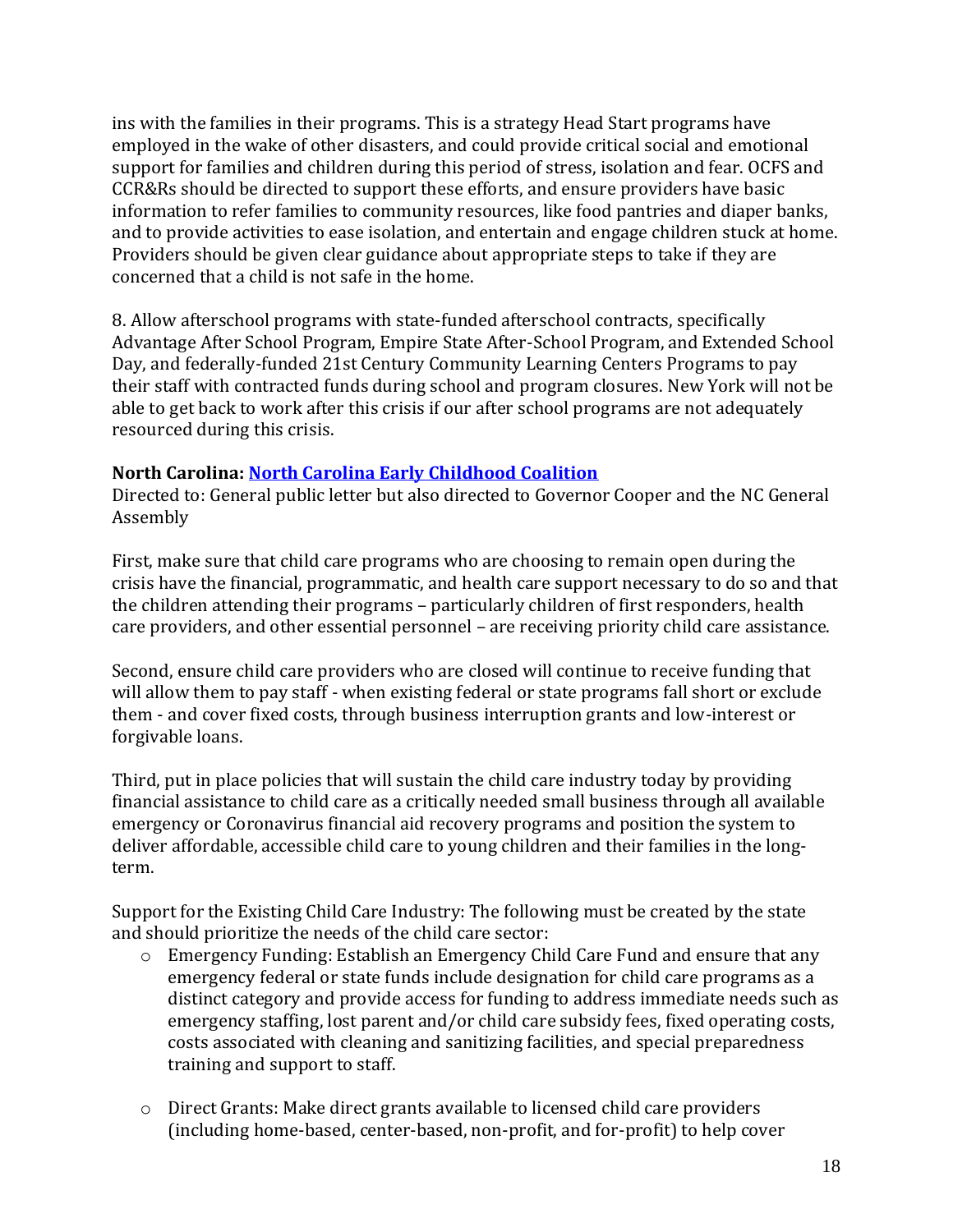ongoing fixed costs (rents, utilities etc.), salaries and benefits for early childhood teachers and staff, the cost of providing paid sick and family leave, and the cost of lost business.

- o Small Business Loans: Create a new category for child care programs and/or prioritize any new Small Business Administration Disaster Grants and ensure that any grants would include eligibility for licensed child care providers (including home-based, center-based, non-profit, and for-profit). Provide zero-interest or lowinterest loans with access to capital to allow child care programs to cover the costs upfront to stay in business or start up again, with delayed schedules for paying the loan back until the program becomes reestablished. Any state level program designed to deliver small business loans should be forgivable if the business retains payroll levels and remains operational.
- o Child Care Subsidy: The current child care subsidy market rate system should not be used as the basis for reimbursement for child care programs designated as emergency child care sites because it is not adequate or equitable across age groups, counties or star rating. The state should establish a standard rate that is 25%-50% above the state market rate average or their county's own market rate for all child care programs designated as emergency child care sites.

Support the Early Childhood Workforce:

- o Provide child care programs with emergency funding to pay staff through June 30th who may be out on leave because they have been diagnosed with the coronavirus or who are caring for family members diagnosed with the virus, or to stay open as necessary to support parents who need child care. North Carolina Early Education Coalition P.O. Box 4292, Chapel Hill, NC 27514 (919) 442-2000 [www.ncearlyeducationcoalition.org](http://www.ncearlyeducationcoalition.org/)
- $\circ$  Allow the WAGE\$ and Infant Toddler AWARD\$ programs to continue to provide salary supplements to early childhood teachers in these programs for 90 days, through June 30th, without redetermination of their employment.
- o Pay time and half or hazard pay to all child care staff serving essential workforce employees because of the increased risks to their own families' health.
- $\circ$  Create a new emergency fund for the early childhood workforce to access if they have lost their jobs, are awaiting unemployment, and find themselves with emergency expenses such as rent or mortgage payments.
- $\circ$  Ensure that the child care workforce have access to health care insurance, paid family and medical leave, and pandemic and state unemployment insurance during the crisis.
- o Provide necessary supplies and other personal protective equipment to child care programs for all staff working in emergency child care center sites.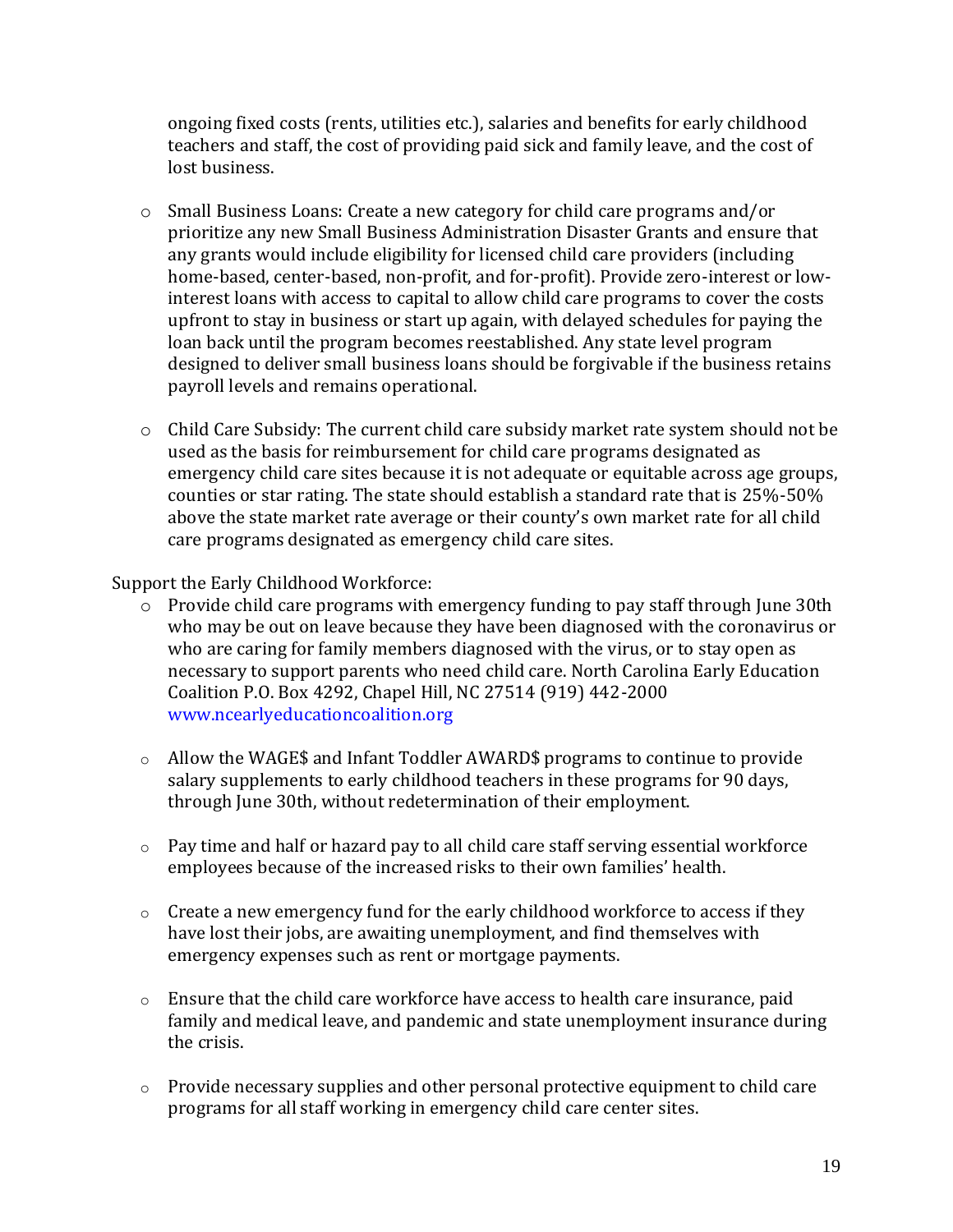$\circ$  Include all child care staff in the definition of "essential workers" so that they also have first priority access to emergency child care services and the same payment options afforded to all other parents deemed to be essential workers.

Support, Fund, and Establish a Designated System of Emergency Child Care Centers for Essential Workers:

- $\circ$  Create a plan and special fund to establish emergency child care centers for essential workers in licensed child care programs and public schools operating child care programs. Child care for children ages 0 -12 should be handled in alreadyoperating licensed child care programs and not allowed to operate as emergency or temporary sites.
- o Create a new category of licensed child care for 3-, 4- and- 5-star programs to be designated as "Emergency Child Care Centers," and set appropriate operating health and safety and licensing standards.
- o Provide additional funding to child care programs that expand to operate programs for shift care, 24-hour care, or other forms of non-traditional hours services.
- $\circ$  Waive the child care co-payments for all parents attending these emergency child care programs, and/or pay the full cost of child care for all essential workers.
- $\circ$  Continue to pay NC Pre-K programs and Child Care Subsidy assistance through June 30, 2020 at enhanced rates for these programs who continue to operate as designated emergency child care sites.
- $\circ$  Pay child care teachers and staff in these programs an enhanced rate (such as time and half, bonus pay, hazard pay, etc.).
- $\circ$  Provide additional guidance and funding to these programs to maintain required health and safety protocols as new guidelines come forward from the CDC. Ensure that child care programs have the Include funding to support the costs of additional cleaning and sanitizing supplies and provide protective equipment for all staff working in child care programs, and the technical assistance and support to implement these new guidelines effectively.
- $\circ$  Continue to provide support and funding for the new 800 number for essential workers to find child care programs through the Child Care Resource and Referral System.

# **North Carolina[: North Carolina Early Childhood Coalition](https://www.ncearlyeducationcoalition.org/covid19-child-care-closure/?mc_cid=17be964a77&mc_eid=b404ac42f3)**

Directed to: Governor Roy Cooper and the North Carolina Department of Health and Human Services

We call on Governor Roy Cooper and the North Carolina Department of Health and Human Services to adopt the following policies: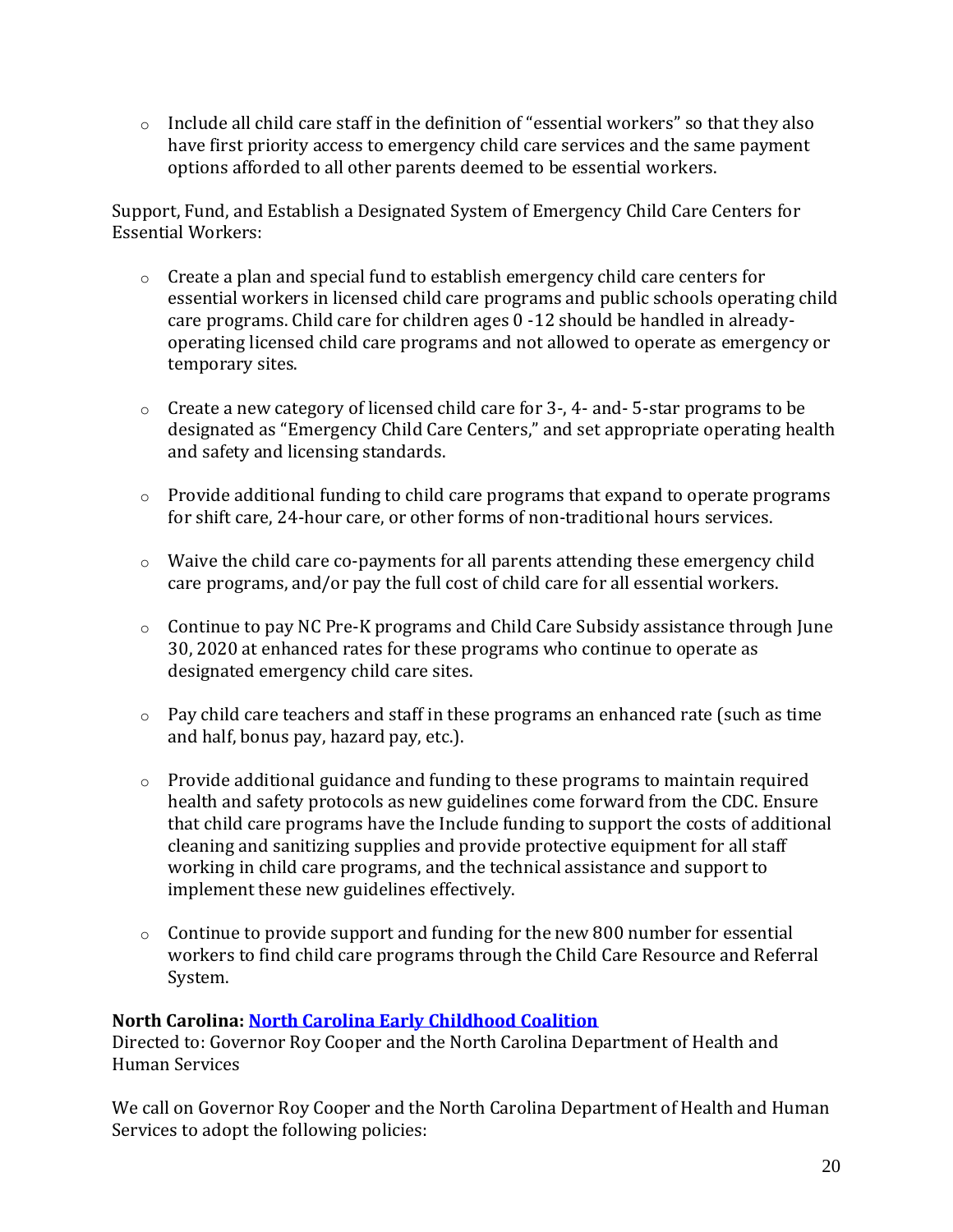Mandate child care programs to close immediately, consistent with the mandatory closure of schools and restaurants.

Create and fund an emergency child care system for first responders and essential workers that includes immediate funding assistance for child care programs that are able to stay open and serve as essential child care sites. Financial support must include: incentive funding to establish and maintain these programs, bonus pay for teaching staff, free parent fees for all low- and middle-income families, and funding for fixed operating costs and additional health and sanitation costs. To participate, child care programs must meet at least 3-star licensing requirements during operations and take part in additional training and technical assistance on health care practices.

Establish an Emergency Child Care Assistance Fund to sustain the child care industry now, during and after the COVID-19 crisis.

### **Ohio: [Coalition of State Early Childhood Organizations](http://earlysuccess.org/sites/default/files/Critical%20Child%20Care%20Recommendations%20March%2017%202020%20Final.pdf)**

Directed to: LeeAnne Cornyn, Director of Children's Initiatives, Governor's Office, and Kara Bertke-Wente, Assistant Director, ODJFS

1. Focus on existing child care sites as the primary way to provide child care for essential workers. Existing programs already have the equipment and physical structures, as well as trained staff, to provide the safest care to young children. Allow designated sites to remain open to care for the children. If temporary sites such as the YMCA are used for school-age children, ensure that existing child care sites are supported to care for infants, toddlers and preschoolers. Ensure family child care can continue operations as well since this network is important for young children and there are smaller group sizes.

2. Designate child care sites that will provide for essential workers by region based on population or some other measure. We could potentially use the 12 existing SDA regions (since that is a known organizational system in the State for early childhood).

3. Allow temporary licensure of alternative facilities as needed to supplement the existing child care sites (with a focus on school-age children), such as using Rec Centers, Libraries or YMCA facilities to provide care for school-age children.

4. Create a definition for essential workers to receive this Critical Child Care to include: healthcare workers, grocery and pharmacy employees, nursing home employees, first responders, military, and mail/delivery personnel, child care workers themselves, etc., and allow the designated Critical Child Care sites to determine eligibility for the recipients instantly, onsite. Any person who meets the definition of an essential worker would automatically qualify for free child care, paid for by the State CCDF funds. Guidance in the CCDF FAQs in Response to COVID-19 document states the Lead Agency can, "Broaden the definition of protective services to permit emergency eligibility … and have the option to waive the income eligibility requirements for children who receive or need to receive protective services. …"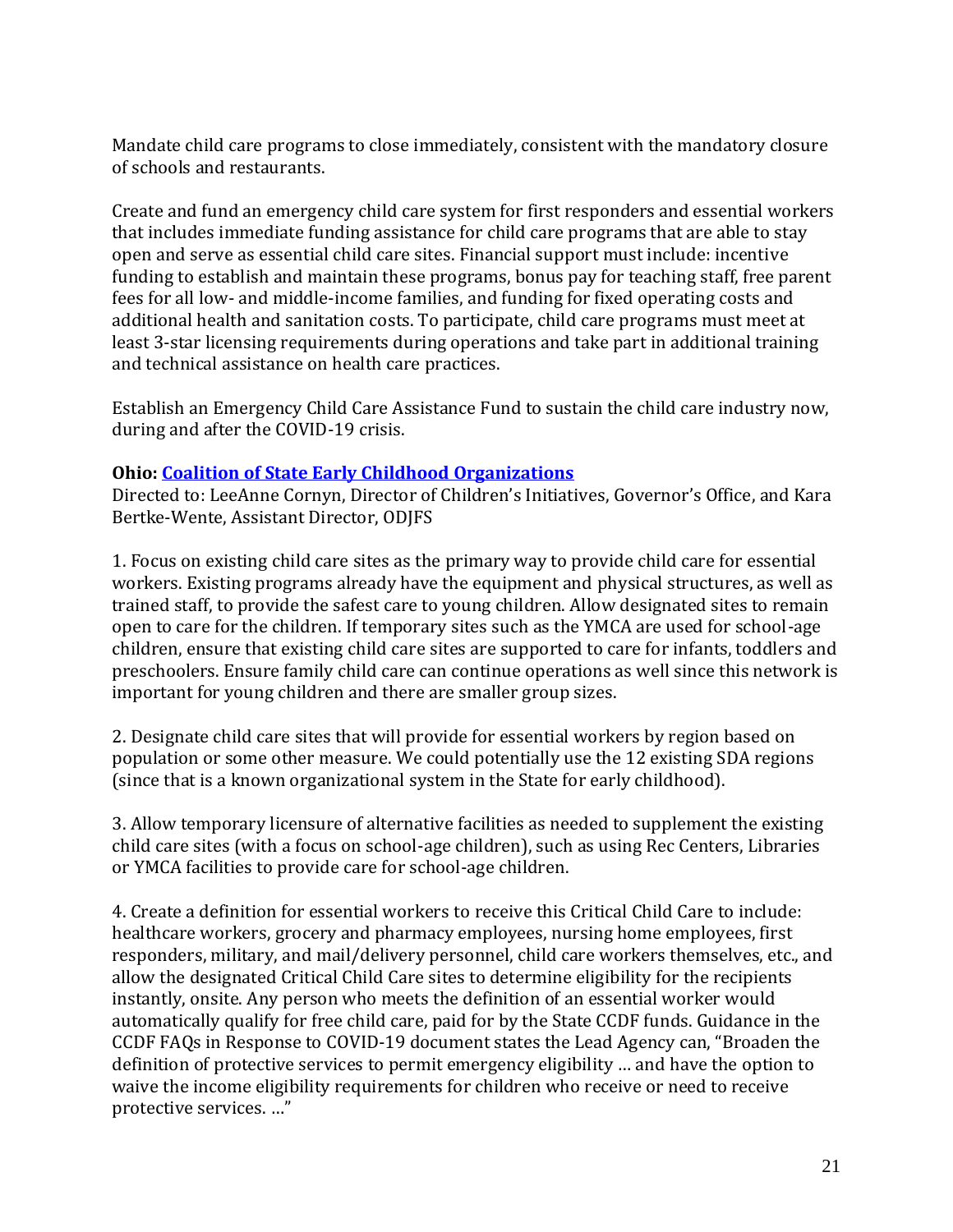5. Ensure adequate payment for Critical Child Care sites where the State will guarantee payment for a minimum number of slots (e.g. 50 per site) for a minimum of 4 weeks to ensure the center can provide the care, regardless of the number of children attending. Child care staff should be paid a minimum of time and a half — a 50% increase in pay. This funding is required to acknowledge the role we are asking teachers and staff to shoulder during the pandemic. Consider an increase to the 5-Star reimbursement rate and funding each slot around \$400 per slot per week to ensure stable funding throughout the crisis. CCDF guidance states in the FAQs in Response to COVID-19, "Lead agencies may also use CCDF quality dollars to provide temporary grants or assistance to impacted providers to retain the child care supply during periods of closures." There also is language that says the Lead Agency can "use quality dollars to provide immediate assistance to impacted families/providers, even if they are not on CCDF."

Allow employers of essential workers, such as hospitals, to assist with funding, but ensure payment from the State as a guarantee upfront.

6. Leverage the Resource & Referral network across the State to distribute information to families about where and how they can take children for Critical Child Care services.

7. Provide a dedicated supply chain to the Critical Child Care sites to ensure adequate supplies such as protective gear, cleaning supplies, toilet paper, food. Leverage hospital supply chains to do this.

8. Allow child care staff to be re-deployed from other centers that are closed, to provide care and support (even across agencies/organizations).

9. Consider a way for college students and other younger, lower-risk people to be employed to work in the designated Critical Child Care sites even if they do not have the normally required paperwork and background checks. We propose prioritizing college education majors because they likely will have had background checks and other health tests on record, and they also are likely to have classroom experience. We would ask the State to apply for the necessary waiver now in case it is needed. CCDF guidance in the FAQs states, "Specifically, providers serving children who receive CCDF services would need to meet requirements for health and safety standards, training, inspections, and background checks. However, Lead Agencies may apply for temporary waivers for extraordinary circumstances in response to emergency situations in accordance with 45 CFR 98.19. If approved, these waivers may temporarily exempt Lead Agencies from meeting health and background checks requirements."

Additional Considerations:

1. Allow leveraging of unemployment: For child care programs that have closed or significantly reduced hours, allow child care employers to pay their staff whatever they can afford in addition to the employee receiving unemployment, to try to keep them whole. Average wages for child care teachers are only \$11 an hour, well below poverty levels, and unemployment will not be sufficient for them to meet even their basic needs. Allow employers to pay benefits if offered as well. We need to ensure that child care teachers around the State are still standing strong on the other side of this crisis so we can re-open programs.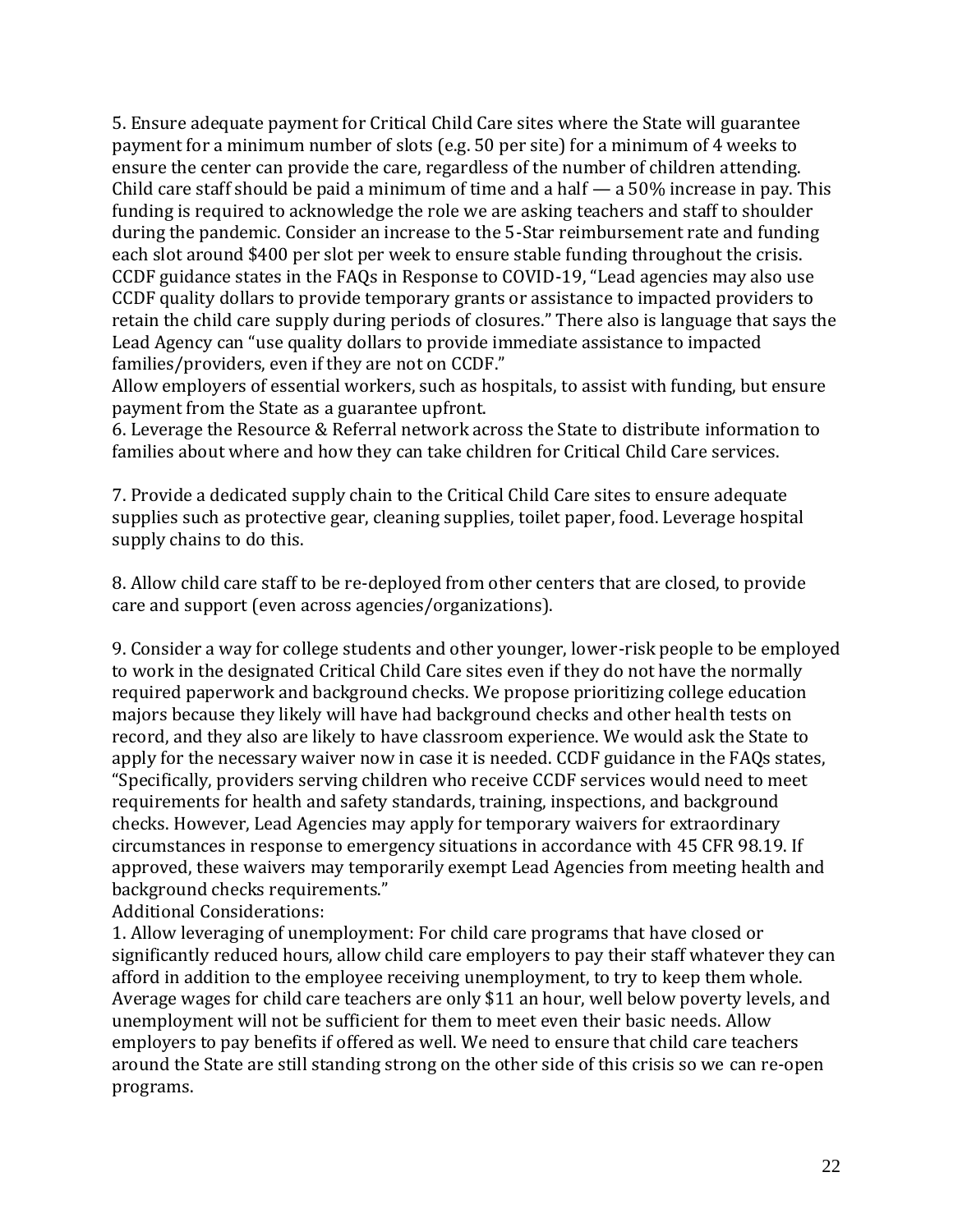2. Provide sufficient notification before mandated closure: Allow adequate preparation time for child care programs to close — as was done with K-12 schools, preferably at least 48-72 hours to allow families to come up with a Plan B.

3. Family child care providers should be exempted from mandatory closure if they choose to remain open on a limited basis to provide the Critical Child Care.

4. Support child care sites distributing food: Allow sites to stay open to distribute food, even if a closing is mandated, similar to how K-12 schools are distributing food, to ensure our low-income families with young children have access to food. Consider leveraging Head Start networks for food – ensure CACFP will continue to pay for food during closure.

5. Eliminate co-pays for Publicly Funded Child Care during the months of March and April and beyond as needed.

**Oregon: Coalition of Public and Private Children's [Organizations, including Funders](https://childinst.org/advocates-push-for-child-care-relief/?eType=EmailBlastContent&eId=c2371ff2-1ce5-4c89-b2d6-9ec96b03c739)** Directed to: Governor Kate Brown, Oregon's Joint Special Committee on Coronavirus Response, and Oregon's Congressional Delegation

First, include child care in your planning and use an equity lens in your process:

1. Ensure an equity lens is applied to all investments so they reach all providers with targeted support for BIPOC providers. Child care information and directives should be available in a variety of languages and accessible for this very diverse workforce<sup>[\[4\]](https://childinst.org/advocates-push-for-child-care-relief/?eType=EmailBlastContent&eId=c2371ff2-1ce5-4c89-b2d6-9ec96b03c739#_ftn4)</sup> and population served.

2. Include child care providers in emergency planning. At least two child care providers should be included in advisory groups for emergency management agencies in order to provide input on how best to respond to changing circumstances and environments. Ensure BIPOC provider representation.

Second**,** establish an emergency child care system utilizing all provider types:

3. Provide "Hazard Pay" to child care providers to cover the increased cost of care for essential workers due to COVID-19. Funds will ensure they are able to increase staff wages, pay substitutes, provide 24-hour coverage, and get access to supplies and resources needed to keep the environment safe and healthy. Provide immediate support for child care and education providers to meet the child care need for essential workers in a way that is safe and nurturing through this public health emergency. [Estimated at \$4.7 million, 30 days for 5,000 kids]

4. Cover child care expenses for "essential workers" who need child care. Many "essential workers" are using new providers and face costs that they would not typically incur due to increased hours and school closures. For "essential workers" eligible for federal child care subsidy (below 85 percent State Median Income), cover all child care costs without any parent co-pay. For "essential workers" who are not eligible for child care subsidy (above 85 percent State Median Income), cover all COVID-19 related child care costs (i.e. child care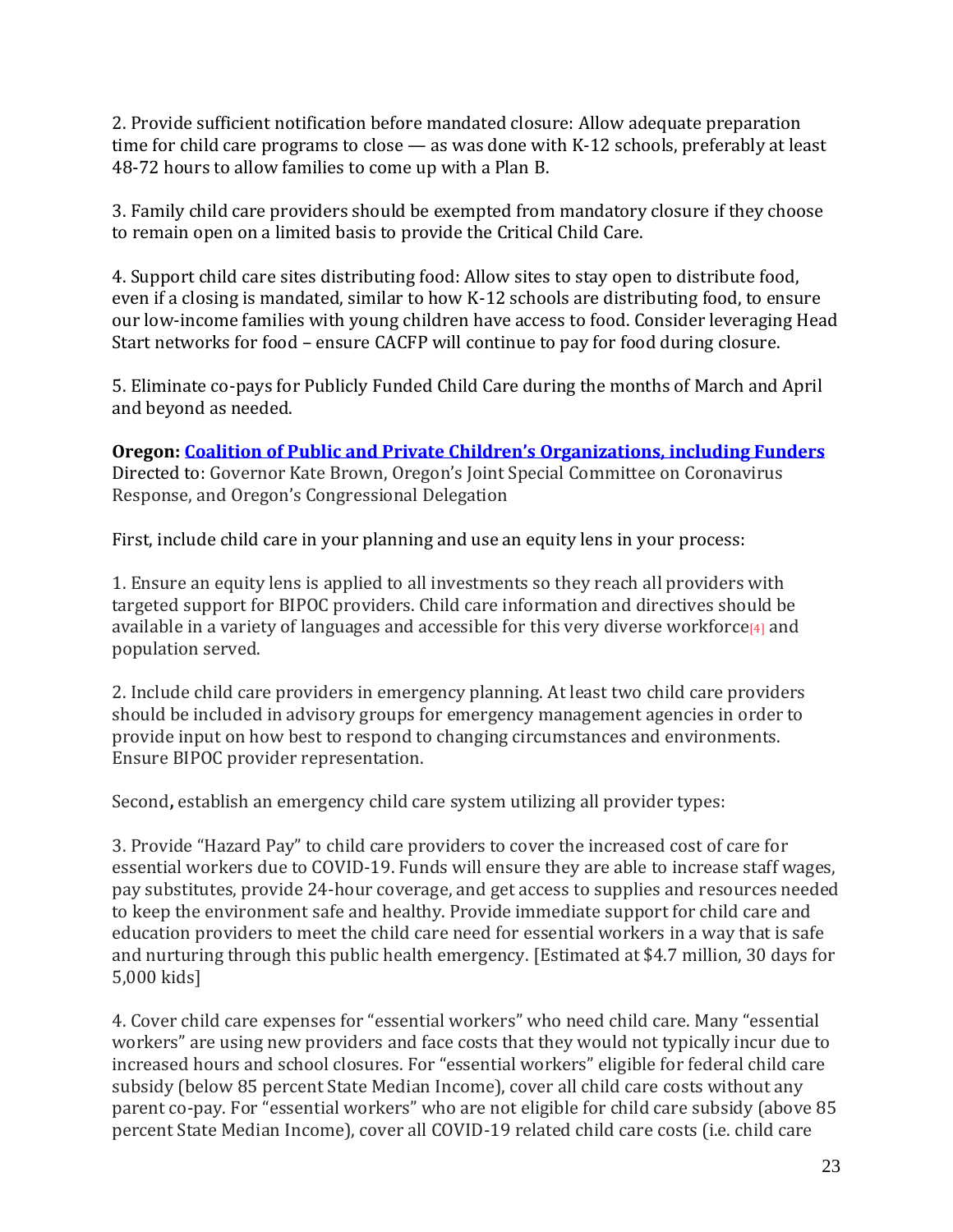costs for school age children, extended hours/days, more expensive care for smaller groups and higher pay for providers, costs above typical pre-COVID-19 child care costs).

5. Retain critical licensing standards for the health and safety of children and providers. Explore whether to increase standards to ensure safety for children and providers such as reduced child/staff ratios, group size, and sanitation. Ensure "red tape" doesn't inhibit availability of care. Provide flexibility on timelines for standards such as trainings, in-person licensure visits, and food program monitoring visits.

Third, provide specific support for child care and education providers that close so they remain ready to re-open when the immediate crisis ends to support parents' return to work and ongoing child development:

6. Pay all subsidy child care providers the tuition and public subsidy (i.e. ERDC) they would receive if they were open. This would fund fixed costs and help retain staff. Support licensed and regulated providers with sustained relief throughout the COVID-19 crisis period.

7. Pay non-subsidy child care providers for loss of income and compensate staff during closure, across all care settings, just as the state is doing for the K–12 education system. Pay for fixed costs and staff wages during closures to ensure enough workforce and facilities when the emergency ends. Create a fund to help offset lost tuition. [\$85 million for 60 days]

8. Enroll all child care providers in fixed cost relief efforts. This includes mortgage forbearance, deferral of rents, and support for utilities and insurance for a minimum of three months and up to six months.

9. Ensure early care and education providers have access to variety of benefits. These include:

- o Small business relief
- o Unemployment Insurance, including self-employed providers
- o Paid Family Leave and Paid Sick Leave

**Texas: [Texans Care for Children and Coalition of State Early Childhood Organizations](http://txchildren.org/posts/2020/4/8/45-tx-groups-call-for-supporting-eci-during-pandemic)** Directed to: Sarah Hicks, Director of Policy and Budget, Office of the Governor

1. Direct the Governor's Office of State-Federal Relations to expedite temporary adjustments to the following federal regulations:

a. Work with the Office of Special Education Programs (OSEP) to allow for alternative methods of parental consent for ECI services. The current rule at 34 CFR §303.7(b) requires written consent before ECI services, including telehealth and audio-only services, are provided to a child. Providers are struggling to access e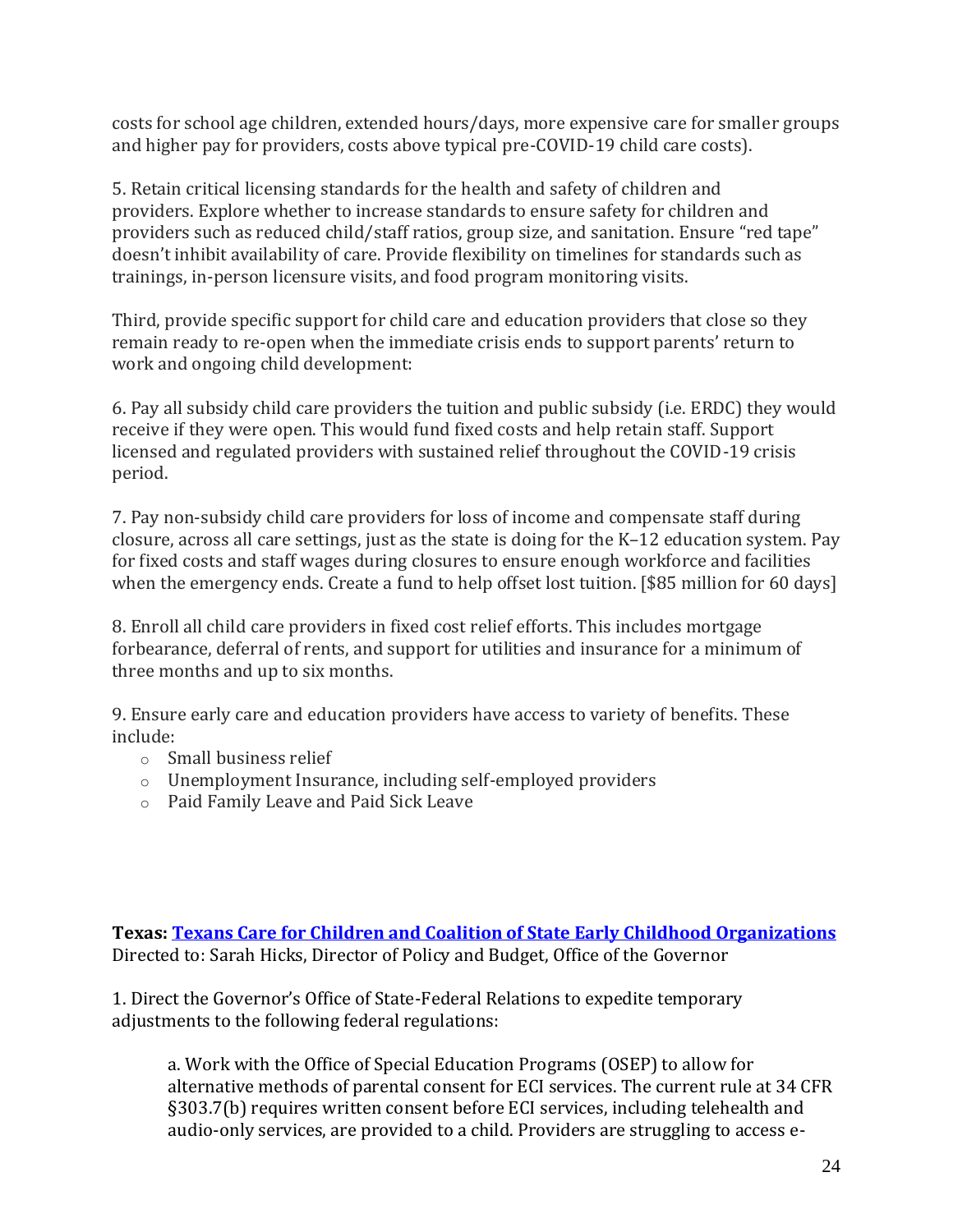signature technology that is affordable and easy for families to access. Without written or consent via e-signature technology, ECI providers are required to delay services, meaning children are not receiving the speech or occupational therapy they need, and providers are losing money because they are not able to provide and bill for services. TEA has issued guidance to Local Education Agencies (LEA) that says, "LEAs may wish to create a template document that assists school staff in documenting decisions made, why timelines were exceeded, and documentation of participation and consent through temporary alternate methods, such as email or notes." If this exception has been made by TEA for IDEA Part B, we ask that the Governor's office allow HHSC to make the same exception for IDEA Part C (ECI) to temporarily allow for alternative methods of consent.

In the meantime, we urge the Governor to consider making disaster and emergency recovery grant funding available through the Office of the Governor to ECI providers so they can access the e-signature technology and virtual tools needed to provide telehealth, including services delivered via audio-only technology. Providers have been forced to purchase software platforms, electronic signature systems, video equipment for providers, video equipment for families without technology, order new testing material for modified eligibility over telehealth, and more. All of these expenses were unexpected and were required during a time when they are not able to provide billable services. Swift action is needed so families do not have to wait any longer for ECI services.

b. Work with OSEP to temporarily allow more than one Service Coordinator for each family. The current rule at 34 CFR §303.34 (and TAC - Rule §108.1104) states that each infant or toddler with a disability and the child's family must be provided with one Service Coordinator. Families have many pressing needs at this time and may need support and guidance quickly. Imagine a Speech Therapist is having a telehealth session with a family in which the family shares they are not getting their SNAP benefits. The Speech Therapist knows where to direct them to resolve this problem, but if they provide the case management -- a service typically performed by the Service Coordinator -- the ECI provider will not be able to bill for the case management service under current rule. The Speech Therapist would need to alert the Service Coordinator to contact the family at a later date in order to provide service coordination and/or case management in a manner that is billable. This is inefficient. Families cannot wait to get the information needed to meet their needs and providers should not have to provide service coordination as non- billable services simply because the resources and information are not provided by a single Service Coordinator in times of crisis.

2. Create an exception to TAC - Rule §108.823 (Continuing Eligibility Criteria) to allow for temporary continuation of existing Individual Family Service Plans (IFSP) when a state of emergency is in effect. During normal circumstances, ECI providers complete annual IFSPs with families within the required timeframe, but the required timeframe is now difficult to meet. We appreciate the state's recent approval to provide assessments via telehealth, however telehealth is new to many ECI providers and fully converting all services to telehealth takes time and money. Allowing continuation of IFSPs for current families would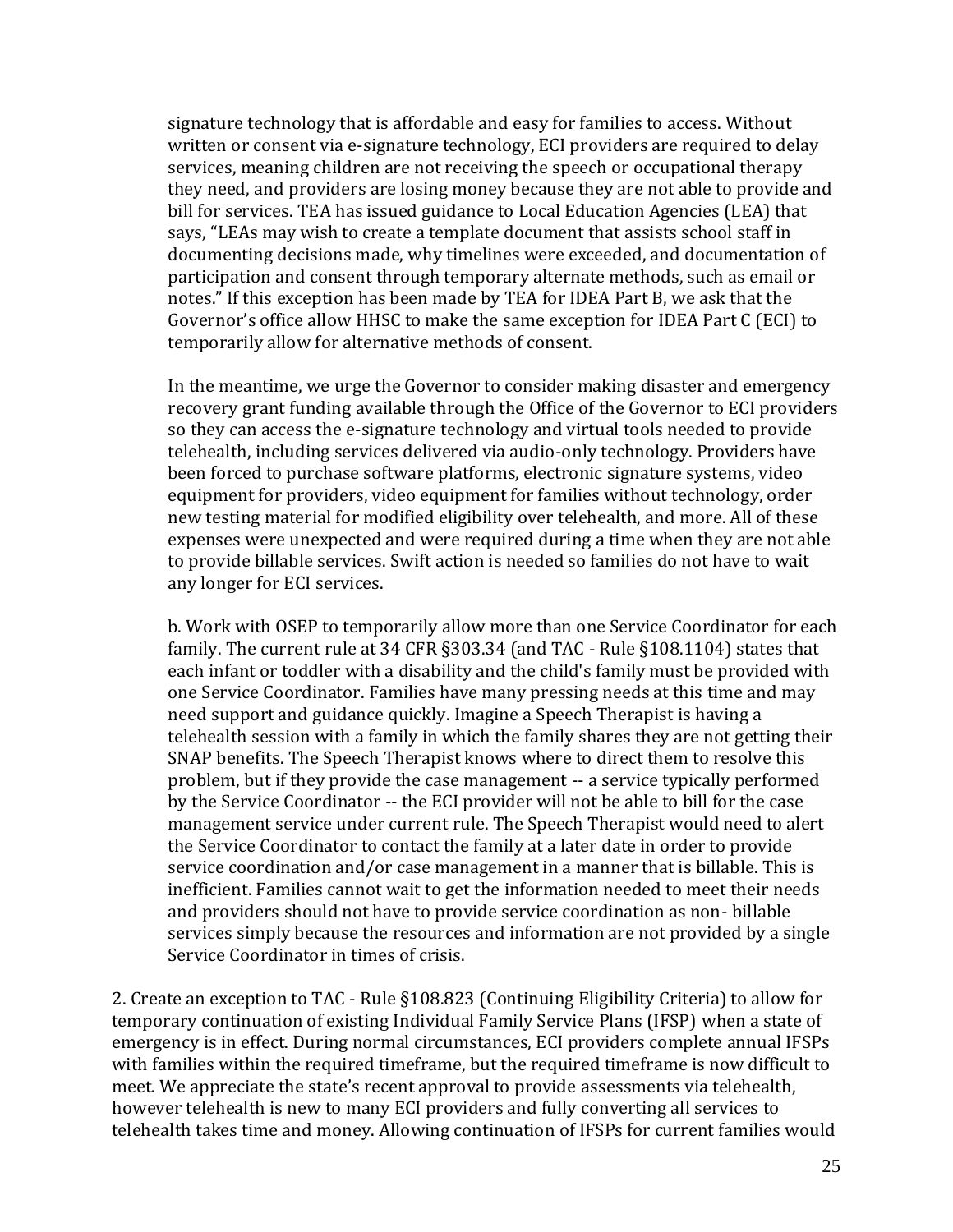enable providers to prioritize completing initial assessments via telehealth for new referrals and continuing services to children and families with existing IFSPs via telehealth, including services delivered via audio-only technology. The Governor and HHSC have temporarily waived annual renewals for Medicaid and SNAP during the COVID-19 crisis; similarly, we request flexibility to temporarily extend IFSPs to prevent children from losing ECI services during a time where their families may face additional financial and emotional challenges due to COVID-19.

3. Ensure Medicaid reimbursement is available for the full array of ECI services provided via telehealth, including audio-only services during the emergency. Medicaid and CHIP health plans have flexibility to cover teleservices, including in a member's home, with no additional enrollment required to provide telehealth services. We appreciate that HHSC has encouraged health plans to take advantage of these options when responding to COVID-19.iv HHSC has clarified Medicaid billing codes and guidance for telephone (audio-only) services for behavioral health providers, including psychiatric diagnostic evaluations, psychotherapy, peer specialist services, mental health rehabilitation service and more for services delivered on March 20, 2020 through April 30, 2020.v We urge HHSC to similarly clarify Medicaid billing codes and provide guidance to ECI providers on how to receive reimbursement for teleservices, including telehealth and audio-only services during the emergency, so ECI providers can continue to provide services and maintain the financial stability of their programs.

4. Direct Texas Department of Licensing and Regulation (TDLR) to allow Speech-Language Pathologists in their Clinical Fellowship Year to bill for telehealth services, including audioonly services. The American Speech-Language-Hearing Association (ASHA) released guidance allowing these trained providers to offer services via telehealth. Texas should follow suit so that these individuals can continue to provide services to the children and families who need them. TDLR has already received approval of a waiver allowing for these providers to be supervised via telehealth, but in order to make the most use of the limited workforce, a waiver should also be granted to allow Speech-Language Pathologist in their Clinical Fellowship Year to bill for services provided via telehealth, including audio-only services.

5. Require HHSC, ECI, and TEA to collaboratively issue guidance to ECI providers and school districts on transition services to children aging out of the ECI program who must be evaluated for early childhood special education services. Providers have reported that numerous school districts have cancelled all transition conferences and subsequent evaluations for children who are turning three and will age out of ECI services. TEA has issued guidance stating that districts should "use distance technology to the extent possible to provide child find, hold initial and annual ARD committee meetings, and/or evaluation/eligibility meetings." Additional guidance was provided by TEA stating that, "All required members of the ARD committee must be present virtually (during times of social distancing) unless a parent has given written permission for an excusal in accordance with IDEA's excusal requirements 34 CFR 300.321(e)." Districts and ECI providers need clear guidance from the state on the requirement to continue transition services for children aging out of ECI services.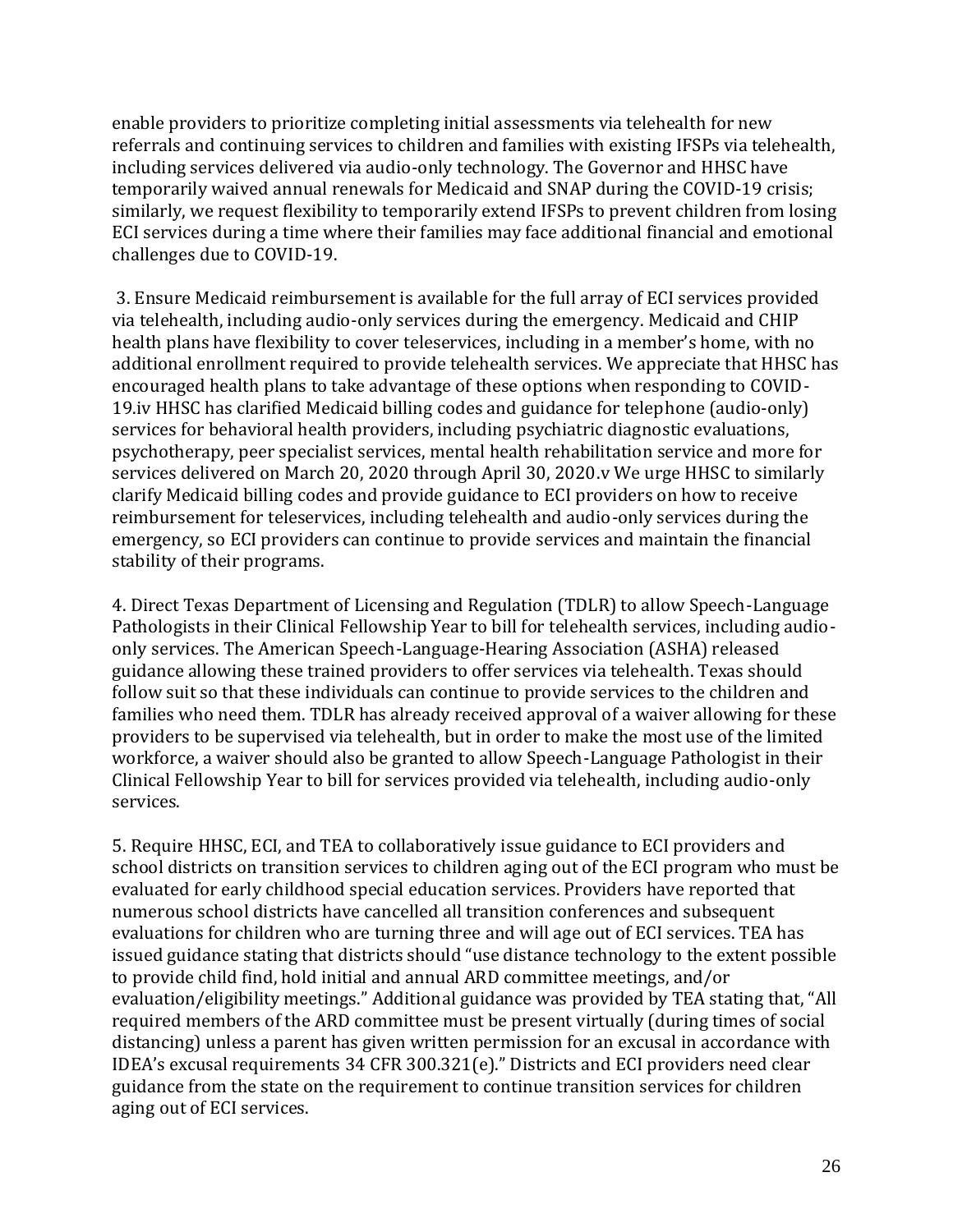6. Identify federal emergency financial assistance provided to the state of Texas that can be made available to ECI providers, and give clear written guidance on how ECI providers can potentially access the financial assistance. We recognize that ECI is a complicated program and state leadership and staff are working extremely hard to meet the needs of Texans. ECI programs were already stretched thin before this crisis began. Without taking strong steps to support our ECI providers throughout the pandemic and beyond, children with disabilities and delays will go without services that are vital for healthy development. The state will incur the long-term financial cost through academic and behavioral challenges and increased need for special education services, but ultimately, babies and toddlers with delays or disabilities will be hurt the most. If ECI is not included now in these financial discussions it is likely to miss out on the federal financial support Texas needs to keep programs operating.

### **Virginia: [Virginia Early Childhood Foundation](https://www.vecf.org/wp-content/uploads/2020/03/VECF-Position-Statement-Early-Childhood-and-COVID-19-3.25.2020-1.pdf)**

Directed to: Early Childhood Stakeholders

1. First, the Governor and Health Commissioner should appoint Jenna Conway, Chief School Readiness Officer, to coordinate across multiple relevant agencies Virginia's thoughtful and comprehensive response related to early childhood services.

2. Next, and aligned with recommendations from the National Association for the Education of Young Children, Virginia should call for and strongly encourage child care centers to consider closure for the next several weeks, similar to the mandate for K-12 schools, out of deference for the health and safety of early childhood teachers and staff. At the same time, the agencies should work to ensure and communicate economic protections for these small businesses and individuals (e.g., continuation of payments, access to disaster relief, zero- or low-cost loans, unemployment, etc.).

For parents impacted by these closures, employers and public programs should do all possible to help these parents stay home without loss of income or benefits. Employers who need parents at work to sustain essential operations should work with state and local agency, community leaders, and providers to identify child care solutions that limit risk.

3. Virginia should quickly and thoughtfully develop a plan for child care for essential workers including first responders. For those child care programs and staff who are counted on to provide this service, essentially first responders themselves, there must be increased "hazard" compensation (to recognize the critical services they are providing at personal risk) and additional guidance and supports for on-site practices that could reduce the risk of infection and protect both the adults and children who interact in these settings.

### **Virginia: [Virginia Voices for Children](https://vakids.org/our-news/blog/the-covid-19-child-care-conundrum)**

Directed to: State government officials

The Commonwealth of Virginia should:

1. Issue a statement clarifying what is expected of child care providers. The [National](https://www.naeyc.org/resources/blog/child-care-needs-emergency-support)  [Association for the Education of Young Children has issued a statement](https://www.naeyc.org/resources/blog/child-care-needs-emergency-support) that all child care